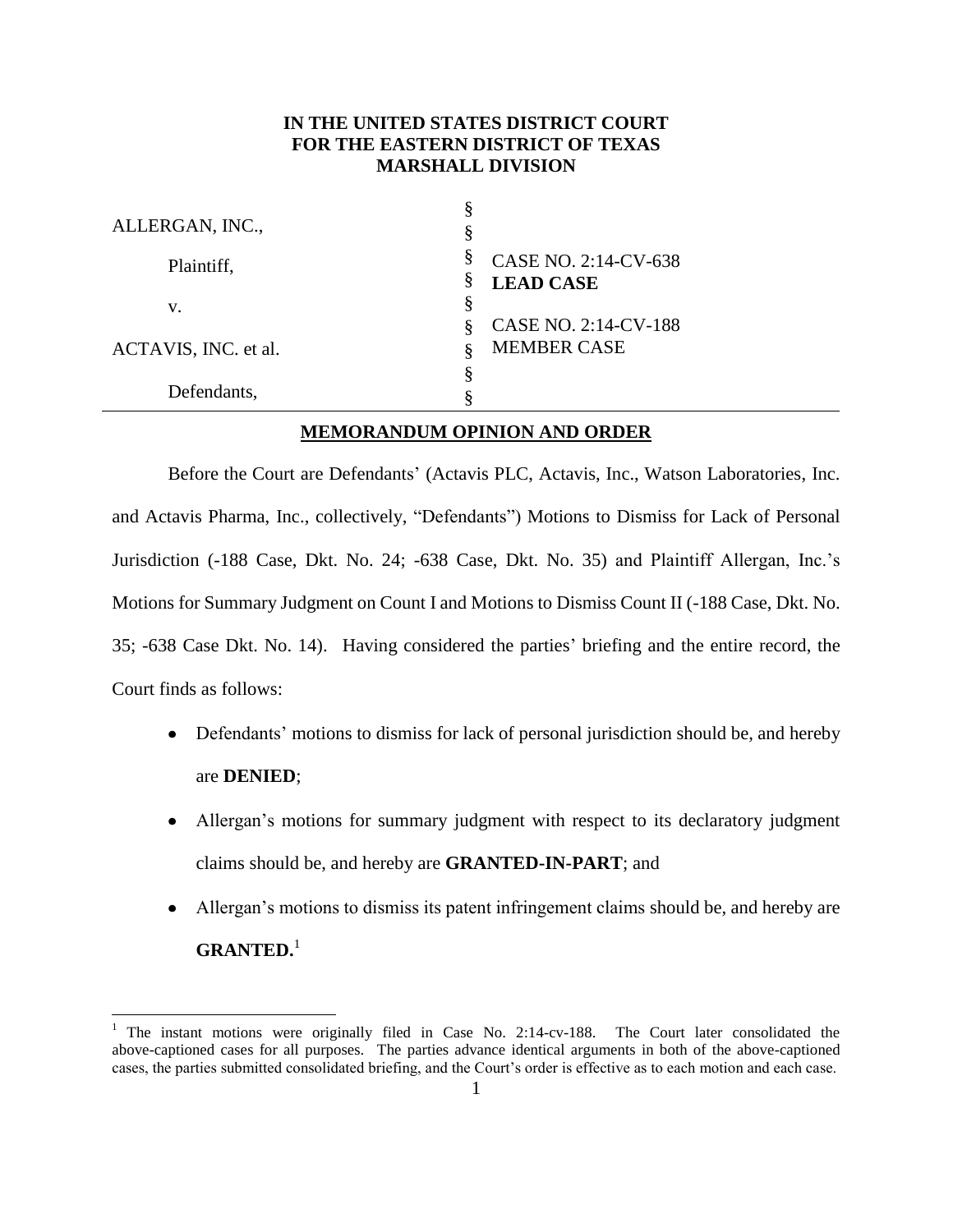#### **I. BACKGROUND AND SUMMARY OF THE COURT'S OPINION**

#### **A. Statutory Framework**

This case involves the Defendants' efforts to obtain FDA approval for, and then bring to market, a generic version of Plaintiff Allergan, Inc.'s FDA approved and patented drug, RESTASIS. To accomplish their goal, Defendants must comply with the statutes and regulations governing the approval of generic drugs, including the Food, Drug and Cosmetic Act ("FDCA"), codified at 21 U.S.C. §§ 301 *et seq.*, and specifically the Hatch Waxman amendments to the FDCA, codified at 21 U.S.C. § 355 and 35 U.S.C. § 271(e). The purpose of the Hatch Waxman framework is "to balance two conflicting policy objectives: to induce name brand pharmaceutical firms to make the investments necessary to research and develop new drug products, while simultaneously enabling competitors to bring cheaper, generic copies of those drugs to market." *Mylan Pharms., Inc. v. Thompson*, 268 F.3d 1323, 1326 (Fed. Cir. 2001) (citing *Abbott Labs. v. Young*, 920 F.2d 984, 991 (D.C. Cir. 1990) (Edwards, J., dissenting on other grounds)).

#### **1. The ANDA process and "safe harbor."**

Under the Hatch Waxman framework, "a pharmaceutical manufacturer seeking approval to market a generic version of a previously approved drug may submit an abbreviated new drug application ('ANDA') to the FDA." *Id.*, at 1325-26 (citing 21 U.S.C. § 355(j) (1994)). An ANDA provides the generic manufacturer with an expedited approval process and dramatically reduces the cost of bringing the generic drug to market, as compared to the approval process required for new "brand-name" drugs. *Id.* Moreover, the Hatch-Waxman "safe harbor" provisions shield the generic manufacturer from liability for patent infringement that might otherwise attach to the development of the generic drug. *See* 35 U.S.C. § 271(e)(1).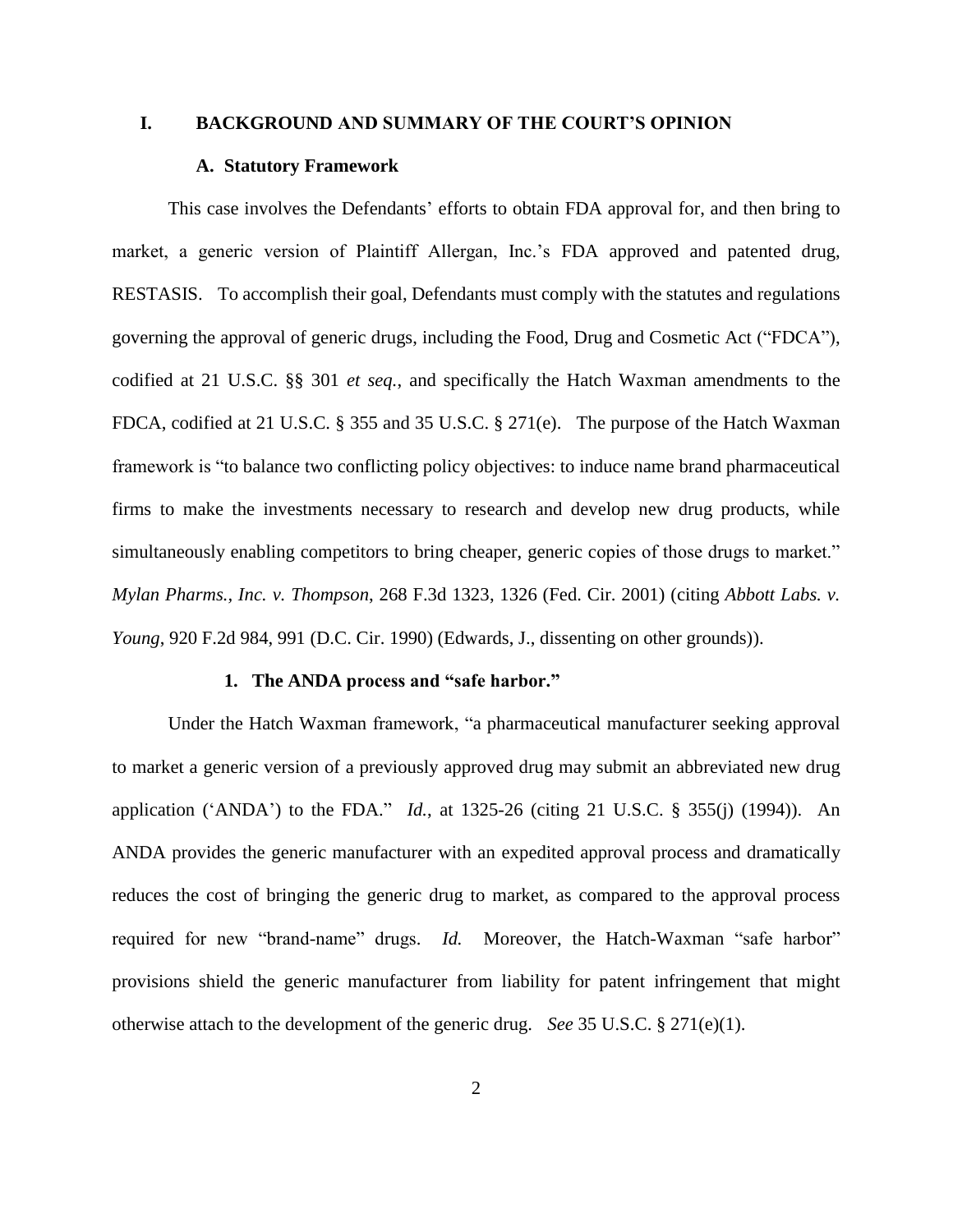The expedited approval process and "safe harbor" from patent infringement are valuable assets to a generic manufacturer. To balance these advantages, generic manufacturers must strictly comply with the statutory and regulatory provisions governing the timing and content of disclosures made to the FDA during the ANDA process. *See, e.g.,* 21 U.S.C. § 355(j)(2)(A)(iv) (concerning the bioequivalence of the proposed generic drug).

#### **2. Infringement under 35 U.S.C. § 271(e)(2) and paragraph IV notice.**

Once an ANDA has been submitted to the FDA, the name brand manufacturer/patentee may bring an action for infringement under 35 U.S.C. § 217(e)(2), which provides in pertinent part:

It shall be an act of infringement to submit--

(A) an application under section 505(j) of the Federal Food, Drug, and Cosmetic Act [21 USCS  $\S$  355(j)] or described in section 505(b)(2) of such Act [21 USCS  $\S$ 355(b)(2)] for a drug claimed in a patent or the use of which is claimed in a patent.

This provision creates a "highly artificial act of infringement," allowing the patentee to assert its rights before the generic manufacturer has actually entered the market by making, using or selling the patented product. *Eli Lilly & Co. v. Medtronic, Inc.*, 496 U.S. 661, 678 (1990).

Further, the Hatch Waxman framework requires the applicant to:

- (1) give notice to the name brand manufacturer that it has filed an ANDA targeting the name brand drug;
- (2) certify whether its proposed generic drug will infringe any of the patents listed in connection with the name brand drug in the Orange Book; and
- (3) state in detail the basis for any belief that the relevant patents are invalid, unenforceable, or not infringed by the proposed generic drug.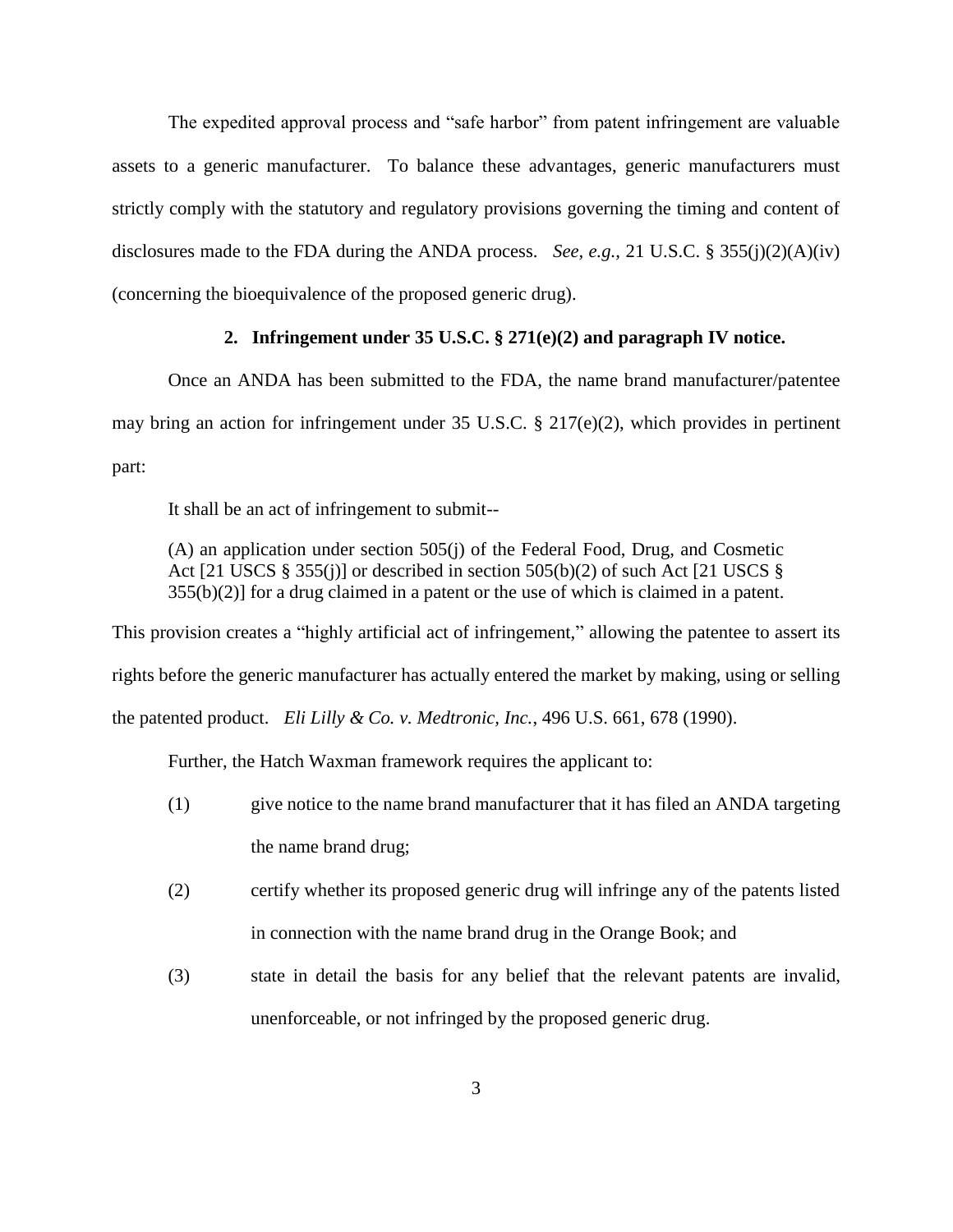21 U.S.C. § 355(j)(2)(B)(i); 21 C.F.R. § 314.95(c)(6). An ANDA applicant has four such certification options: it may certify (I) that the required patent information has not been filed, (II) that the patent has expired, (III) that the patent will expire on a particular date, or (IV) that the patent is invalid, unenforceable or will not be infringed by the drug for which the applicant seeks approval. *See* 21 U.S.C. § 355(j)(2)(A)(vii)(I)-(IV). The fourth option, aptly named a "paragraph IV" notice, is at issue in this case.

Such notice triggers a forty-five (45) day count down, during which the patentee may sue the generic manufacturer for infringement. 21 U.S.C.  $\S 355(j)(5)(B)(iii)$ . "If the patentee files suit within that period, the FDA may not approve the ANDA until the expiration of the patent, judicial resolution of the infringement suit, a judicial determination that the patent is invalid or unenforceable, or thirty months from the patentee's receipt of notice, whichever is earliest." *Mylan Pharms.*, 268 F.3d at 1327 (citing 21 U.S.C. § 355(j)(5)(B)). This automatic stay of the ANDA process balances the competing interests of the generic applicant and the patentee, and "enable[s] a court to promptly resolve any dispute concerning infringement and validity." *Glaxo Inc. v. Novopharm Ltd.*, 110 F.3d 1562, 1569 (Fed. Cir. 1997).

#### **B. Procedural History, Pre-Suit**

Allergan manufactures and distributes RESTASIS, an ophthalmic product for the treatment of dry eye. It has done so since the FDA approved Allergan's New Drug Application in December of 2002.

On November 14, 2011 Defendants submitted ANDA No. 203463 to the FDA in order to obtain approval for a generic form of RESTASIS. See Dkt No. 14-1.<sup>2</sup> The FDA responded to Defendants' ANDA on August 30, 2013, stating that "We [the FDA] are refusing to receive this

 $\overline{a}$ 

 $2$  Unless otherwise noted, all docket entries refer to the Lead Case, No. 2:14-cv-638.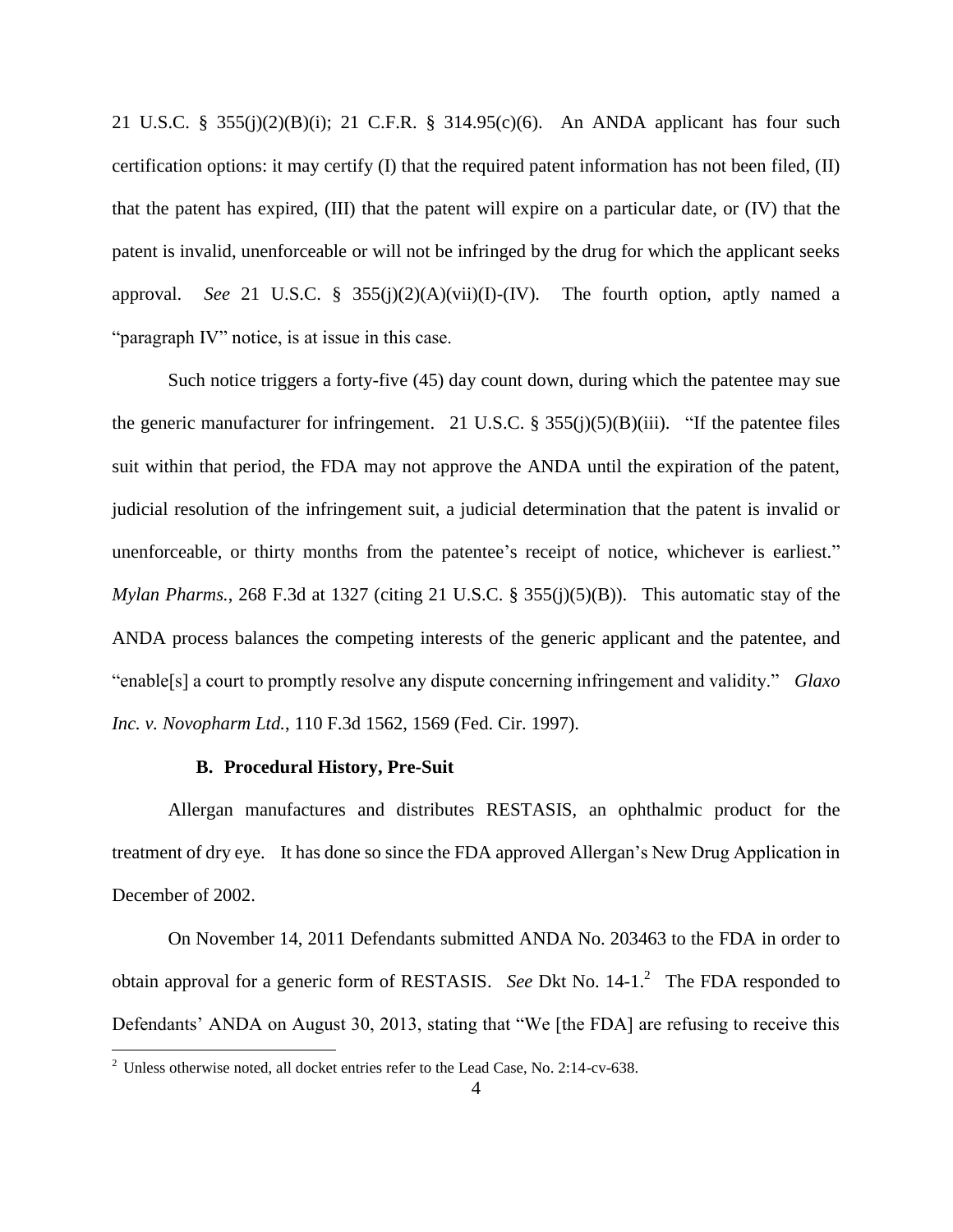ANDA under 21 CFR 314.101(d)(3) . . . " *Id.* at 2-3 (listing the defects in Defendant's ANDA and potential remedial measures Defendants might take). The FDA further clarified that, "[i]f [Defendants] choose to respond to this letter to correct the deficiencies, the response will be considered a new original ANDA." *Id.* at 3 (emphasis in original). Defendants replied in a letter dated October 18, 2013, and submitted various revised or supplemental information to the FDA. *See* Dkt. No. 14-2. Based on the record before the Court, it does not appear that the FDA has responded to Defendants' October 2013 correspondence.

On January 14, 2014, U.S. Patent No. 8,629,111 issued, listing Allergan as the assignee (-188 Case, Dkt. No. 1-2). On the same day, Defendants sent Allergan a letter asserting (among other things) that that the FDA had "received" Defendants' ANDA and that such ANDA contains a paragraph IV notice for the '111 Patent:

Pursuant to 21 U.S.C. § 3550)(2)(B)(iv)(I) and 21 C.F.R. § 314.95(c)(1), we advise you that **FDA has received an Abbreviated New Drug Application ("ANDA")** from Watson for Cyc1osporine Ophthalmic Emulsion, 0.05%. The ANDA contains the required bioequivalence data and/or bioequivalence waiver. The ANDA was submitted under 21 U.S.C. § 3550) and **contains a paragraph IV certification requesting approval to engage in the commercial manufacture, use or sale of cyc1osporine ophthalmic emulsion, 0.05%, prior to the expiration of the '111 patent.**

*See* -188 Case, Dkt. No. 1-3 at 2 (emphasis added). In response, Allergan contacted the FDA in order to determine the status of Defendants' ANDA. Dkt. No. 1-6. Allergan also asked that Defendants withdraw their purported paragraph IV notice. Dkt. No. 1-5.

#### **C. Procedural History before this Court**

Allergan filed suit in this Court on March 6, 2014, seeking a declaratory judgment that

Defendants' ANDA application cannot trigger infringement under 35 U.S.C. § 271(e)(2), or

alternatively, seeking to recover for infringement of the '111 Patent. *See* -188 Case, Dkt. No. 1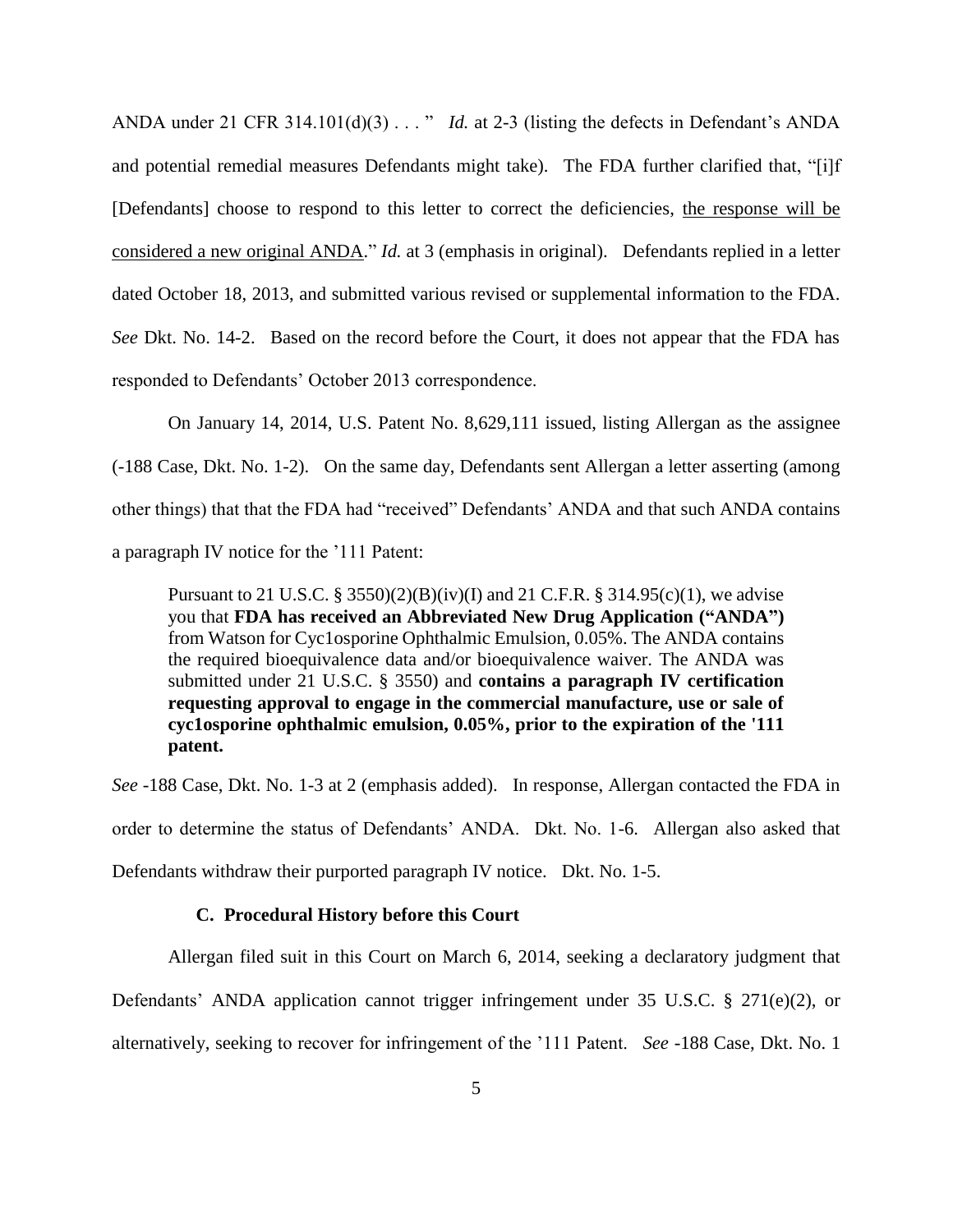at 16, 17. In lieu of answering Allergan's complaint, Defendants' filed a motion to dismiss for lack of personal jurisdiction (-188 Case, Dkt. No. 24). Allergan opposed the motion to dismiss, *see* Dkt. No. 40, filed a motion for summary judgment on its claim for declaratory relief, and simultaneously moved to dismiss its patent infringement claims for lack of subject matter jurisdiction. *See* -188 Case, Dkt. No. 35.

In the interim, the U.S. Patent and Trademark Office issued four additional patents relating to RESTASIS. *See* Dkt. No. 1-2 (U.S. Patent. No. 8,633,162); Dkt. No. 1-3 (U.S. Patent No. 8,642,556); Dkt. No. 1-4 (U.S. Patent. No. 8,648,048); and Dkt. No. 1-5 (U.S. Patent No. 8,685,930). Such patents were listed in the Orange Book as covering RESTASIS, and Defendants sent Allergan a second letter, purporting to constitute a paragraph IV notice regarding the same:

Pursuant to 21 U.S.C. § 355G)(2)(B)(iv)(I) and 21 C.F.R. § 314.95(c)(1), we advise you that **FDA has received an Abbreviated New Drug Application ("ANDA")** from Watson for Cyclosporine Ophthalmic Emulsion, 0.05%. The ANDA contains the required bioequivalence data and/or bioequivalence waiver. The ANDA was submitted under 21 U.S.C. § 355G) **and contains a paragraph IV certification requesting approval to engage in the commercial manufacture, use or sale of cyclosporine ophthalmic emulsion, 0.05%, prior to the expiration of the '162, '556, '048, and '930 patents**.

Dkt. No. 1-6 (emphasis added).

Accordingly, and after additional correspondence among Allergan, Defendants, and the FDA, Allergan filed a second complaint against Defendants in this Court. Dkt. No. 1. This second complaint is essentially identical to Allergan's first, and merely expands Allergan's claims for relief to include the recently-issued patents. *Id.* As in the first action, Defendants filed a motion to dismiss for lack of personal jurisdiction (Dkt. No. 35), and Allergan filed a competing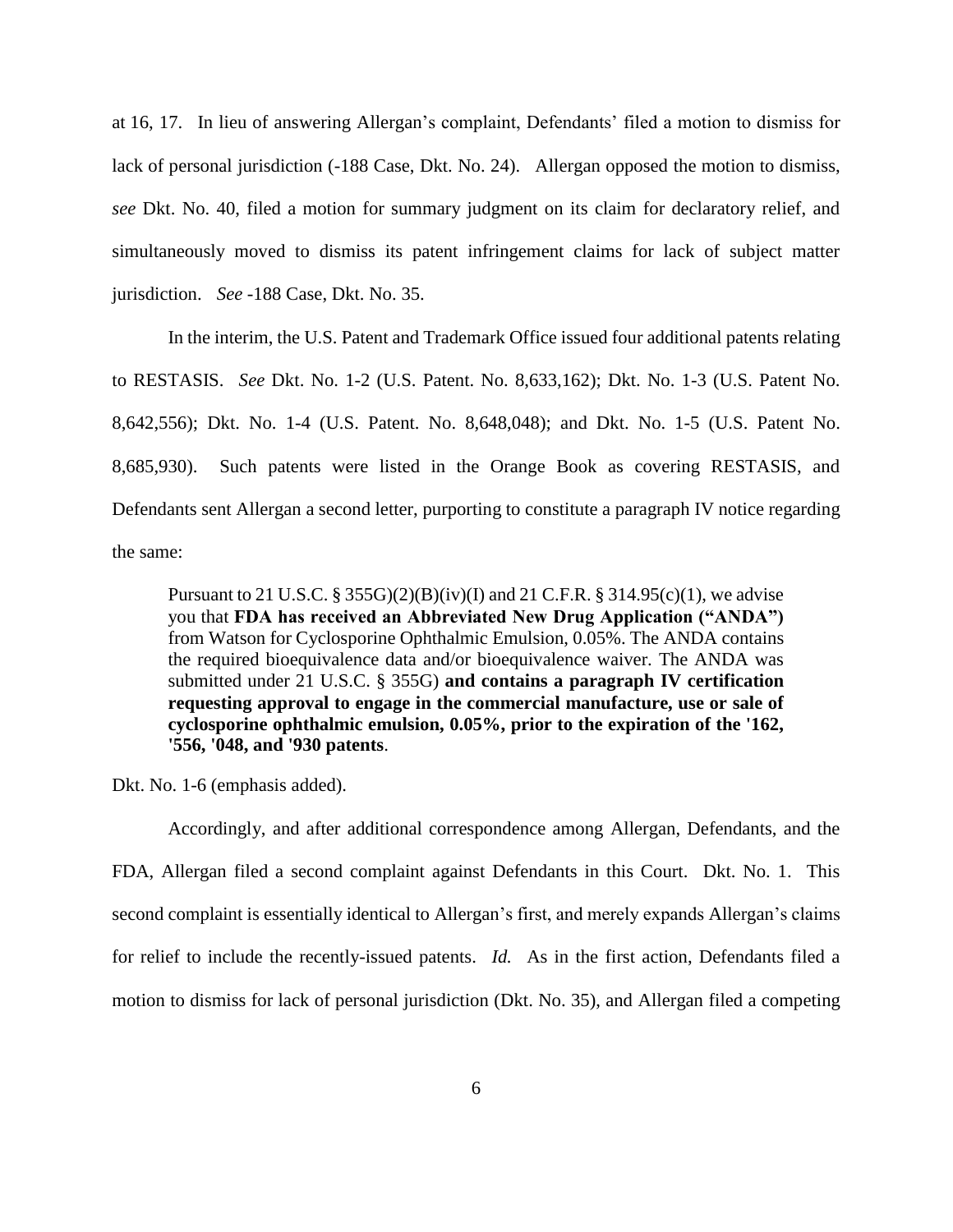motion for summary judgment on its claim for declaratory relief coupled to a motion to dismiss its patent infringement claims (Dkt. No. 14).

Given that the two cases (No. 2:14-cv-188 and No. 2:14-cv-638) involve the same parties, the same issues, and the same claims for relief, the Court consolidated them for all purposes. Dkt. No. 18 (designating No. 2:14-cv-638 as the lead case). The Court then conducted a hearing on the parties' motions on November 21, 2014. *See* Dkt. No. 93.

#### **II. DEFENDANTS' MOTIONS TO DISMISS**

#### **A. Undisputed Facts**

Allergan is a Delaware corporation with its principal place of business in Irvine, California. Complaint (Dkt. No. 1), at ¶ 11. Allergan operates a facility in Waco, Texas for the manufacture and distribution of pharmaceutical products, including RESTASIS; Allergan employs roughly six hundred people at its Waco facility. *Id.* at ¶ 21.

Defendants are related companies engaged in the development, manufacture and marketing of pharmaceutical products. *See* Defendants' Motion (-188 Case, Dkt. No. 24), at 3. Defendant Actavis, Inc. is a Nevada corporation with its principal place of business in New Jersey. *Id.* at 4. It is the parent of Watson Laboratories, Inc. ("Watson") and Actavis Pharma, Inc. ("Actavis Pharma"). Watson is a Nevada corporation, and Actavis Pharma is a Delaware corporation; both maintain their principal places of business in New Jersey. *Id.*

Nevertheless, Defendants engage in substantial business in Texas. Allergan asserts that Defendants achieved sales of more than \$1 billion in Texas during 2013—with more than \$120 million in sales occurring in this District alone. While Defendants dispute the precise numbers offered by Allergan, they do not dispute that they achieved substantial sales in both Texas and this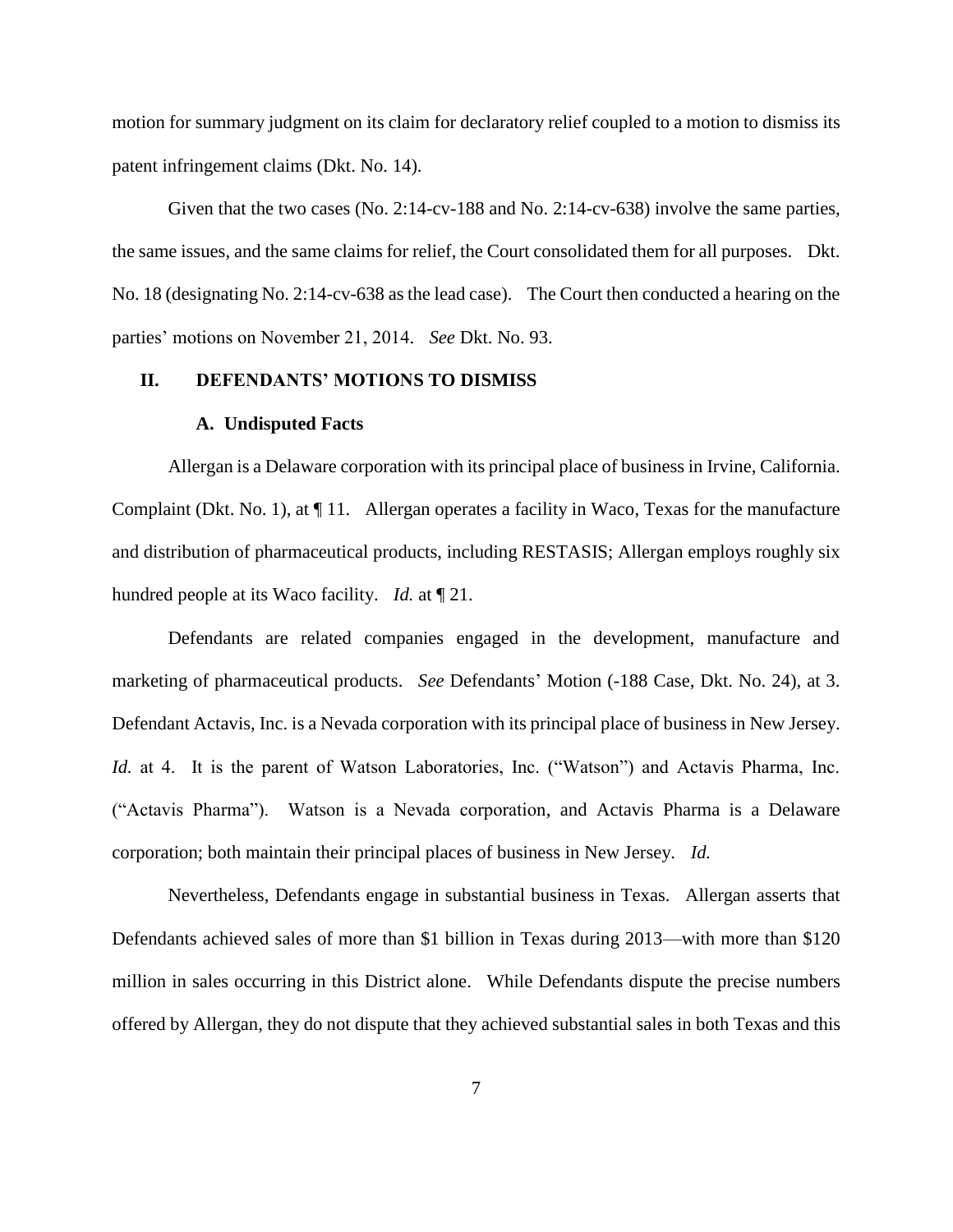District in prior years and continue to do so. Defendants have additional and substantial contacts with Texas which involve this litigation, well beyond sales, which are discussed below.

#### **B. Governing Law**

A federal court may assert jurisdiction over a non-resident defendant if "(1) the state's long-am statute applies, as interpreted by the state's courts; and (2) if due process is satisfied under the fourteenth amendment to the United States Constitution." *Cycles, Ltd. v. W. J. Digby, Inc.*, 889 F.2d 612, 616 (5th Cir. 1989); *see also Breckenridge Pharm., Inc. v. Metabolite Labs, Inc.*, 444 F.3d 1356, 1361 (Fed. Cir. 2006). "Because the Texas long-arm statute extends to the limits of federal due process, the two-step inquiry collapses into one federal due process analysis." *Johnston v. Multidata Sys. Int'l Corp.*, 523 F.3d 602, 609 (5th Cir. 2008) (internal citations omitted).

In a patent-related case, the Court looks to Federal Circuit law in order to conduct said federal due process analysis. *Deprenyl Animal Health, Inc. v. Univ. of Toronto Innovations Found.*, 297 F.3d 1343 (Fed. Cir. 2002). Where the parties have not conducted discovery, the plaintiff need only make a *prima facie* showing that defendants are subject to personal jurisdiction; and, the pleadings and supporting material are construed in the plaintiff's favor. *Autogenomics, Inc. v. Oxford Gene Tech. Ltd.*, 566 F.3d 1012, 1017 (Fed. Cir. 2009).

There are two, independent bases for the excise of personal jurisdiction over a defendant—general and specific personal jurisdiction. General personal jurisdiction involves situations in which the defendant's contacts with the forum state are "continuous and systematic," permitting the forum to exercise personal jurisdiction over the defendant even if the cause of action does not arise from or relate to activities conducted within the forum state. *Autogenomics,* 566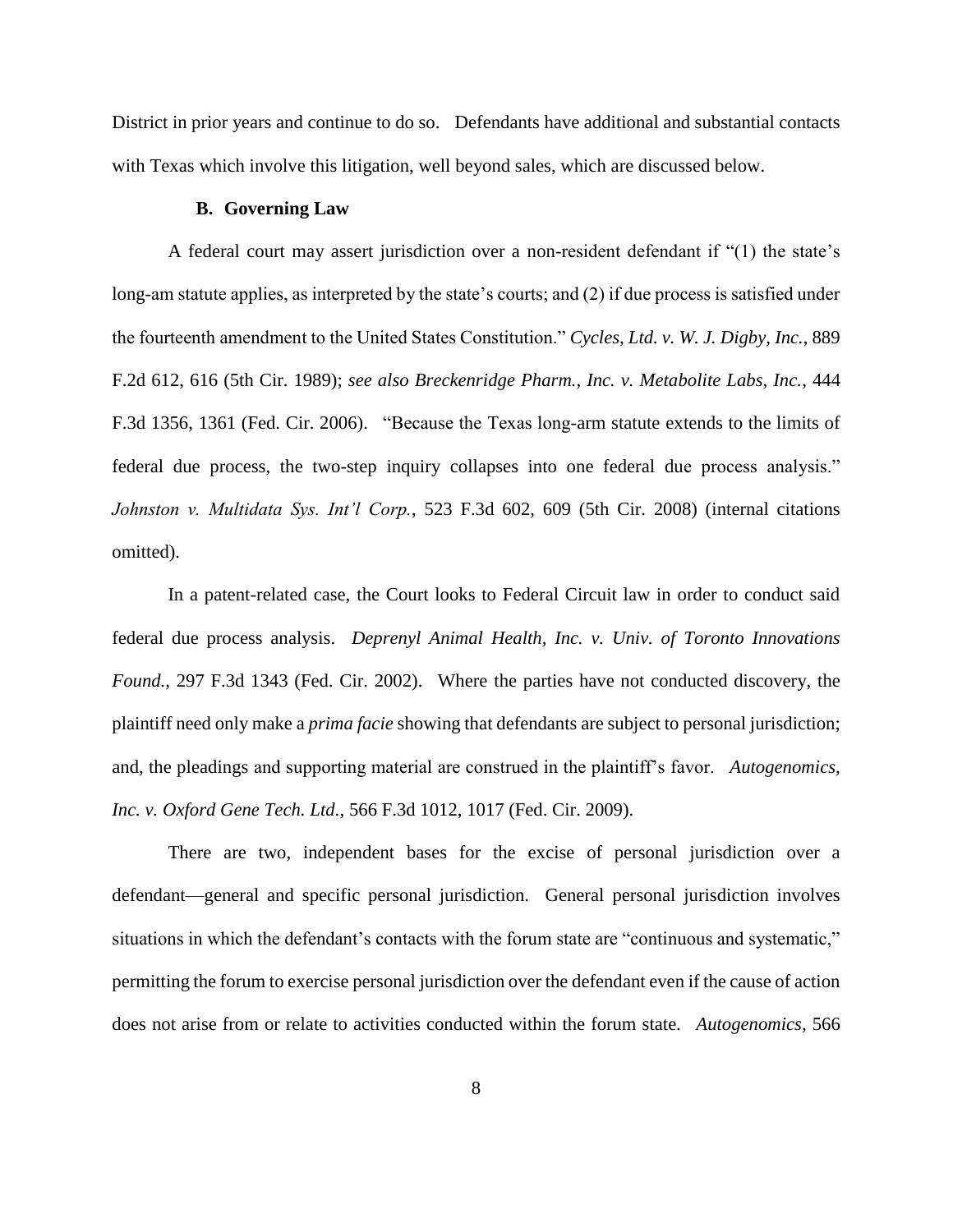F.3d at 1017. In contrast, specific personal jurisdiction "must be based on activities that arise out of or relate to the cause of action, and can exist even if the defendant's contacts are not continuous and systematic." *Autogenomics, Inc. v. Oxford Gene Tech. Ltd.*, 566 F.3d 1012, 1017 (Fed. Cir. 2009). "So long as it creates a 'substantial connection' with the forum, even a single act can support jurisdiction." *Burger King Corp. v. Rudzewicz*, 471 U.S. 462, 475 n.18 (1985). Moreover, a defendant may be subjected to specific personal jurisdiction based on acts outside the forum state when the defendant knew that the injury would be felt by the plaintiff in the forum state. *Calder v. Jones*, 465 U.S. 783, 790-91 (1984). In this case, the Court is persuaded that Defendants are subject to specific personal jurisdiction within this District. Accordingly, the Court need not reach the issue of general personal jurisdiction.

To establish specific personal jurisdiction, due process requires a plaintiff to prove that: "(1) the defendant purposely directed its activities at residents of the forum, (2) the claim arises out of or relates to those activities, and (3) assertion of personal jurisdiction is reasonable and fair." *Autogenomics,* 566 F.3d at 1017; s*ee also Breckenridge Pharm., Inc. v. Metabolite Labs., Inc.*, 444 F.3d 1356, 1363 (Fed. Cir. 2006); *Int'l Shoe Co. v. Wash.*, 326 U.S. 310, 316 (1945). The first two factors correspond to the "minimum contacts" prong of the jurisdictional analysis, while the third factor relates to the "fair play and substantial justice" prong of the same. *Autogenomics*, 566 F.3d at 1018-19 (internal citations omitted).

Ultimately, a determination of whether a defendant has sufficient "minimum contacts" to create specific personal jurisdiction "focuses on the relationship among the defendant, the forum, and the litigation." *Walden v. Fiore*, 134 S. Ct. 1115, 1121 (2014). "[A] defendant's contacts with the forum State may be intertwined with his transactions or interactions with the plaintiff or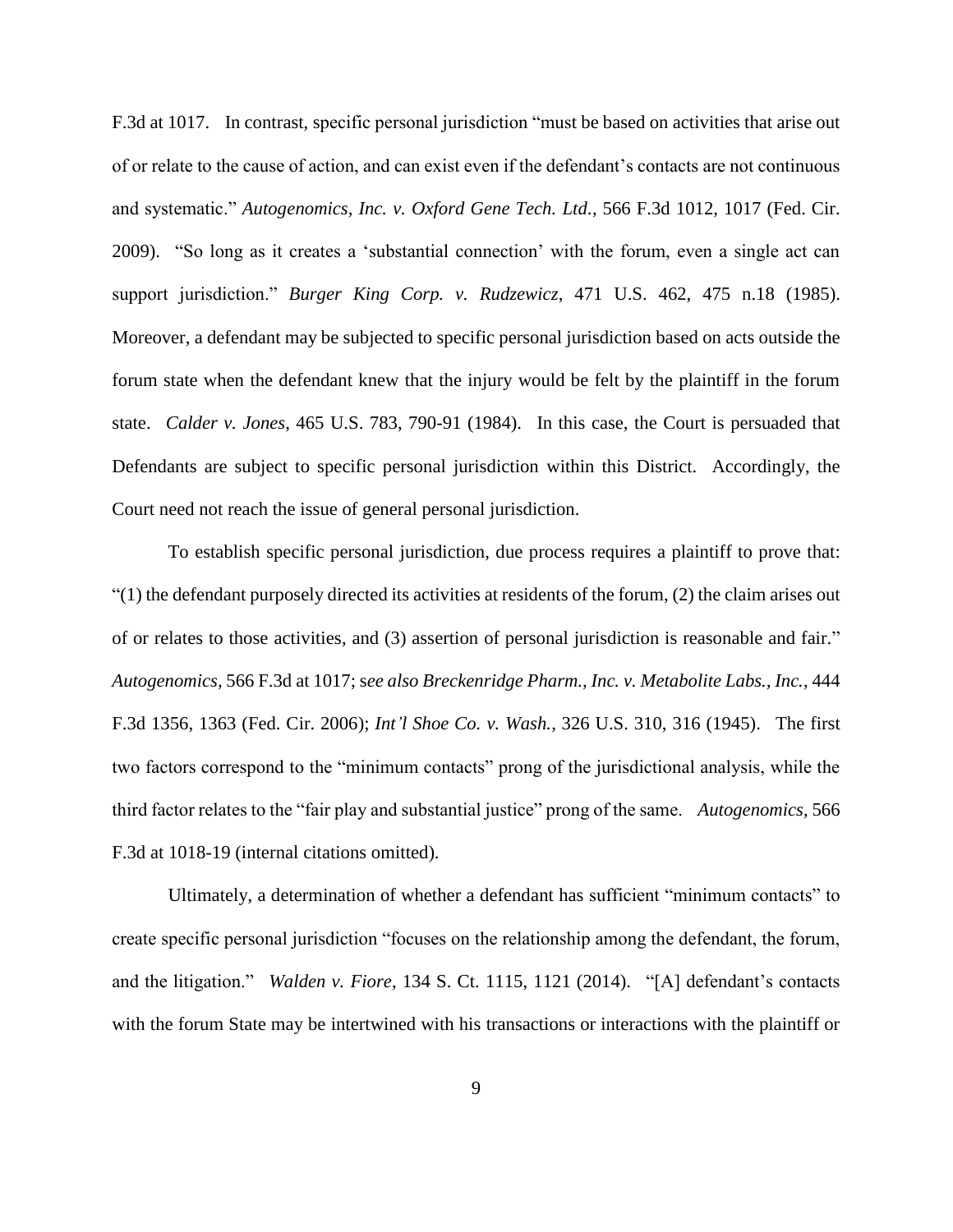other parties." *Id.* at 1123. However, "a defendant's relationship with a plaintiff or third party, standing alone, is an insufficient basis for jurisdiction." *Id.* (internal citations omitted).

# **C. Analysis: Specific Personal Jurisdiction and Allergan's Declaratory Judgment Claims**

Defendants' motion and briefing substantially ignore Allergan's claim for declaratory judgment, focusing instead on Allergan's claim for patent infringement. *See e.g.* Reply (Dkt. No. 29), at 7-13. However, the Court understands Defendants to be making essentially the same arguments with respect to both Allergan's declaratory judgment and infringement claims: that Allergan is the only link between Defendants and the forum. The Court is not persuaded by these arguments.

#### **1. Defendants have established sufficient minimum contacts to the forum.**

The Court agrees with both parties that Defendants' Motion turns on the application of a line of cases beginning with *Calder v. Jones*, 465 U.S. 783, 790-91 (1984). In *Calder*, the Supreme Court held that the California state courts had specific personal jurisdiction over defendants in a libel claim brought by a California resident. *Id.* at 789-90. The defendants had sought to avoid jurisdiction, arguing that the allegedly libelous story was written and edited exclusively in Florida. 465 U.S. at 789. The Court rejected that argument, holding that the defendants' purposeful targeting of a plaintiff in the forum state constituted sufficient minimum contact to subject said defendant to personal jurisdiction in that forum. *Id.* at 789-90.

Earlier this year, the Supreme Court clarified the application of *Calder* in *Walden v. Fiore*, 134 S. Ct. 1115 (2014). In *Walden*, the plaintiffs sued a Georgia police officer—Anthony Walden—in the United States District Court for the District of Nevada, following his seizure of the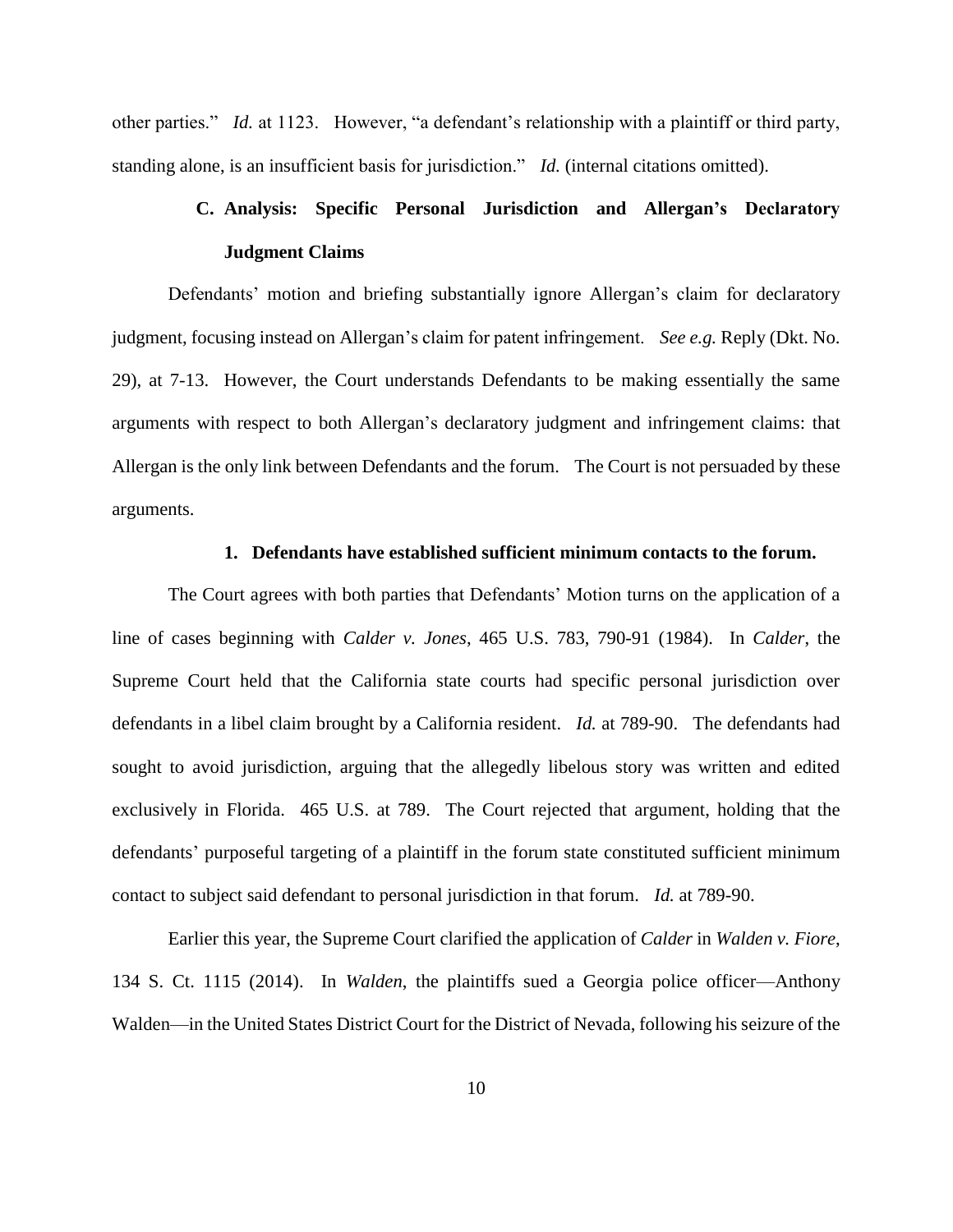plaintiffs' cash at the airport in Atlanta, Georgia. *Id.* at 1119-20. The *Walden* plaintiffs alleged that the defendant violated their Fourth Amendment rights by, among other things, seizing the cash without probable cause and then authoring a false and misleading affidavit to support said seizure. *Id.* at 1120.

In *Walden*, the Supreme Court reiterated that the jurisdictional inquiry is "focused on the relationship among the defendant, the forum and the litigation." *Id.* at 1123 (internal citations and quotations omitted). The Court further warned that where the only basis for an assertion of specific personal jurisdiction was "defendant's relationship with a plaintiff or third party," then such exercise is inconsistent with the requirements of due process. *Id.* Applying these principles, the Court concluded that the Nevada district court could not exercise jurisdiction over a Georgia police officer (Walden) who had "never traveled to, conducted activities within, contacted anyone in, or sent anything or anyone to Nevada." *Walden*, 134 S. Ct. at 1124.

The Court reconciled its *Walden* holding with its prior decision in *Calder*, by explaining that, "the crux of *Calder* was that the reputation-based 'effects' of the alleged libel connected the defendants to California, not just to the plaintiff." *Id.* at 1123-24. Under *Calder*, as now clarified in *Walden*, "[t]he proper question is not where the plaintiff experienced a particular injury or effect but whether the defendant's conduct connects him to the forum in a meaningful way." *Id.* at 1125.

Here, Defendants' contacts with Texas and this litigation fundamentally differ from the situation at issue in *Walden*. As noted above, Allergan first seeks a declaratory judgment that Defendants' ANDA filings are ineffective to trigger a claim for patent infringement action under 36 U.S.C. § 271 (e)(2).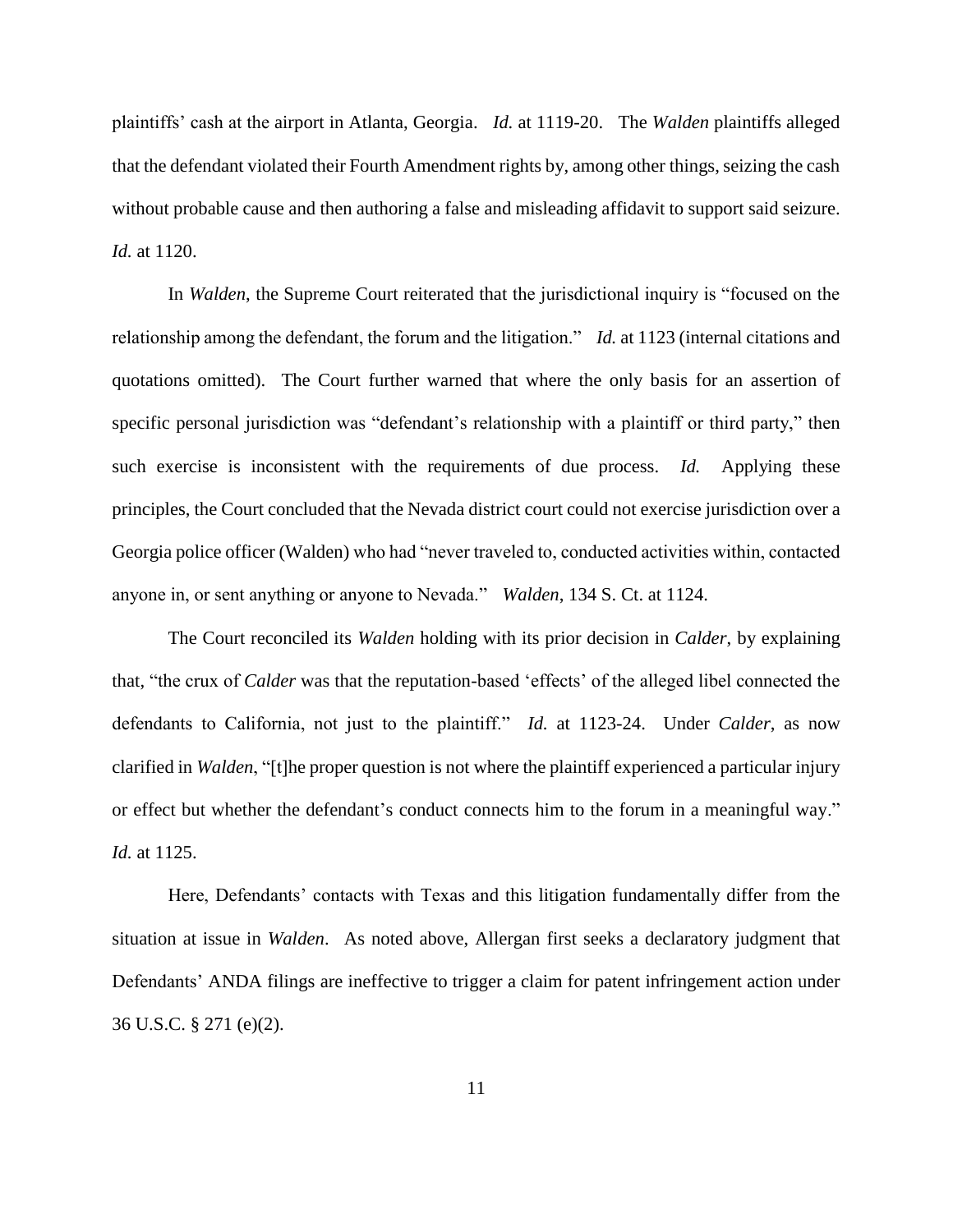Assuming—as the Court must when evaluating Defendants' motion to dismiss—that Defendants' ANDA filings are premature, Defendants' conduct will cause substantial harm to Allergan *in Texas*. Allergan manufactures RESTASIS in Texas. In addition, it not only sells RESTASIS in Texas (as it does throughout the nation), but also coordinates the nationwide distribution of RESTASIS from Texas. Defendants' conduct will undoubtedly erode Allergan's sales, manufacture and distribution of RESTASIS in Texas. Such erosion will damage Allergan's Texas-based manufacture and distribution of RESTASIS, specifically threating the jobs of at least sixty nine specialized employees who work exclusively on RESTASIS in Texas.

In *Calder*, the plaintiff's reputational harm would not have occurred but for the defendants' publication and circulation of an allegedly libelous magazine article in California. *Calder*, 465 U.S. at 788-789. Similarly, the harm to Allergan in this case is unavoidably connected to Defendants' extensive efforts in Texas to sell a generic version of RESTASIS. Part and parcel of this undertaking is Defendants' solicitation of a license to distribute prescription drugs in Texas, and Defendants' efforts to establish contracts with Texas wholesalers, retailers and state agencies to effect drug sales, including the sale of a generic version of RESTASIS. Allergan's declaratory judgment claim relates to all these activities. Reading *Calder*, in light of *Walden*, this Court concludes that Defendants' contacts with Texas are inextricably linked to the harm (or threatened harm) to Allergan in Texas; this supports the exercise of specific personal jurisdiction in this District. *See Walden*, 134 S. Ct. at 1123 ("To be sure, a defendant's contacts with the forum state may be intertwined with its transactions or interactions with the plaintiff or other parties.").

Further, Allergan is not the only link between the Defendants and Texas. This is certainly not a case where Defendants "never traveled to, conducted activities within, contacted anyone in,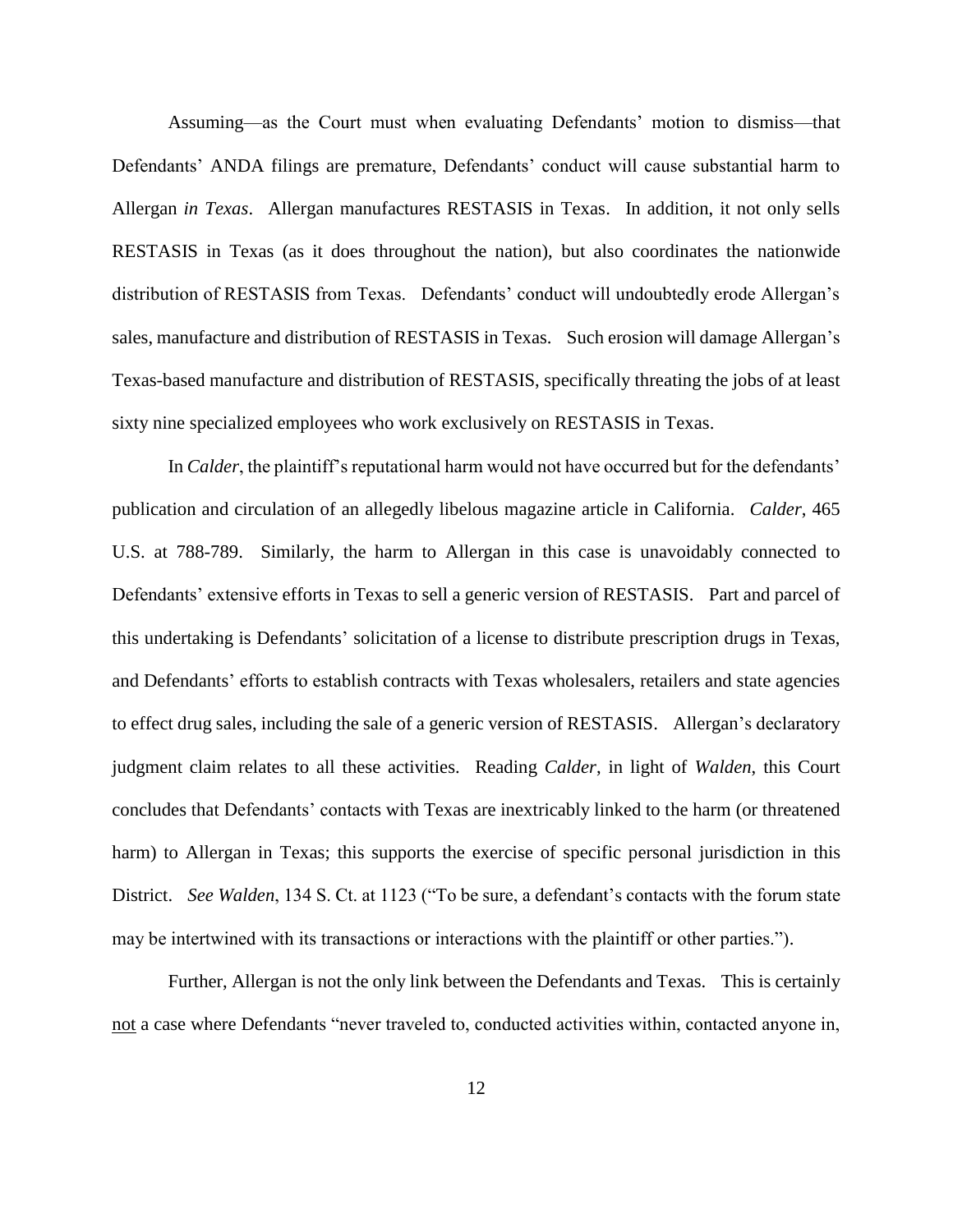or sent anything or anyone to [the forum]." 134 S. Ct. at 1124. To the contrary, Defendants do not dispute that they conduct extensive business activities in Texas and this District. As discussed above, Defendants sought and now hold a state-issued license to distribute prescription drugs in Texas; they have established contracts with Texas wholesalers, retailers and state agencies as the ways and means to further such sales; and, they have been enormously successful, selling more than \$1 billion in drugs in Texas during 2013 alone.<sup>3</sup> Moreover, Texas is the third largest market for RESTASIS and a lucrative target for the sale of Defendants' generic version of the same. Defendants do not deny that they are targeting Texas for the sale of such a generic. Accordingly, this Court is persuaded that it now faces an inherently different context than that which confronted the Supreme Court in *Walden*.

Defendants' inevitable complaint that the Court's approach would subject it to specific jurisdiction in every state is inapposite. Here, Defendants' contacts with the forum state are directly "intertwined with its transactions or interactions with the plaintiff or other parties." *Walden*, 134 S. Cit. at 1123. Furthermore, a manufacturer who (successfully) targets a nationwide consumer base is fundamentally distinct from an individual defendant who is connected to a forum state only by the fact that the injured plaintiff resides there. While the latter connection is random, fortuitous, or attenuated and cannot, alone, support jurisdiction, *Walden*, 134 S. Ct. at 1123, the former connection shows a purposeful direction of activities at residents of this forum. Here, the litigation arises out of or relates to those activities and the exercise of specific personal jurisdiction is justified. *See Burger King*, 471 U.S. at 472.

 $\overline{a}$ 

 $3$  But for the precise dollar amount of Defendants' sales, Plaintiff's assertions are not challenged. The Court resolves disputed factual allegations in favor of the non-movant.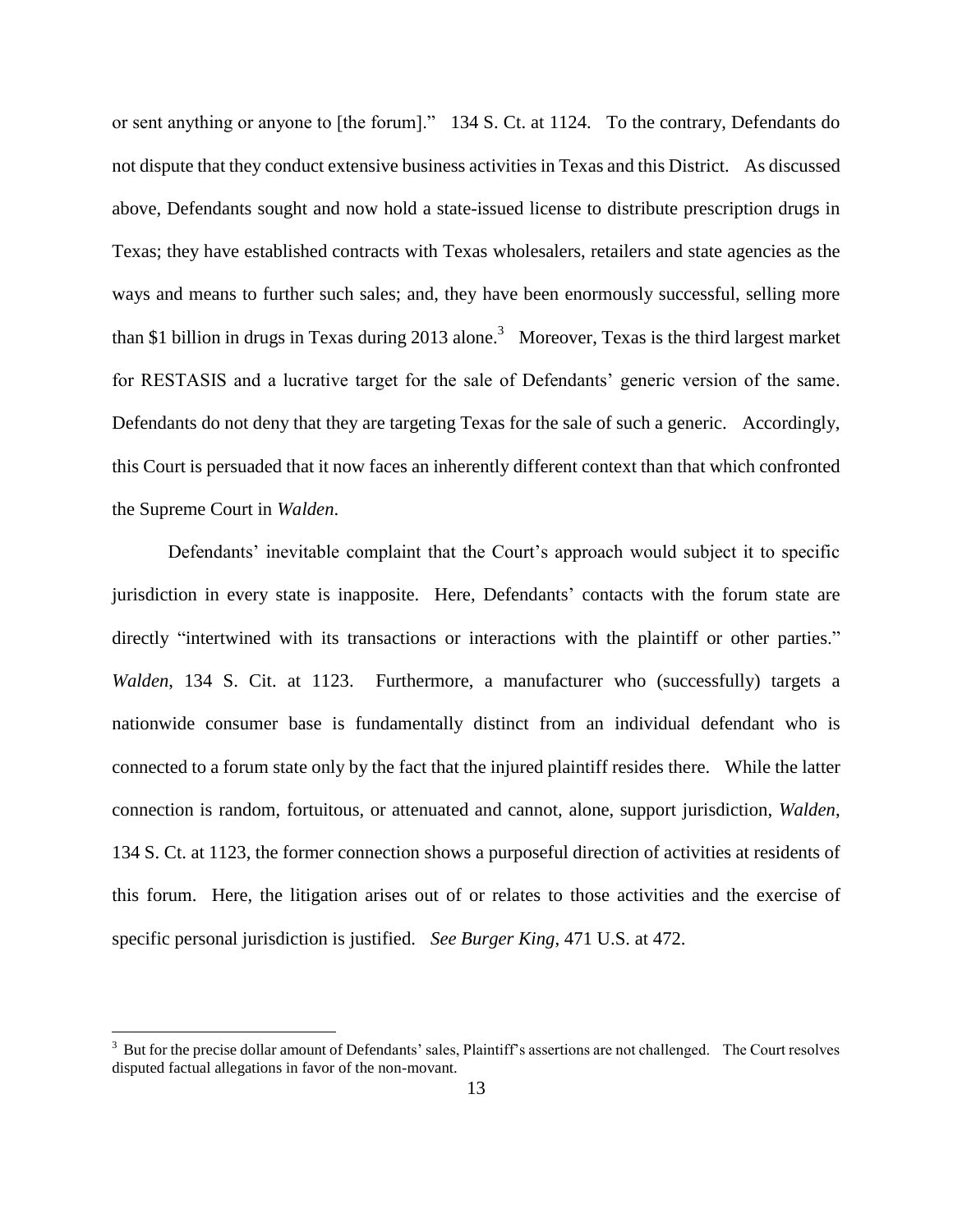Defendants attempt to dismiss their efforts to sell a generic form of RESTASIS in Texas as irrelevant. Reply (Dkt. No. 29), at 10-13. They argue primarily that the Defendants' efforts to secure *future* sales of a generic version of RESTASIS cannot constitute a present harm directed at Allergan. *Id.* at 12. In doing so, Defendants are ignoring the basic nature of declaratory judgment claims—to address the threat of future injury. While a "purely subjective or speculative fear of future harm" cannot constitute a case or controversy, it remains a "bedrock rule" that a "real and immediate injury or threat of future injury" is sufficient to grant the courts subject matter jurisdiction. *See Prasco, LLC v. Medics Pharm. Corp.*, 537 F.3d 1329, 1339 (Fed. Cir. 2008) (emphasis added).

Defendants' submission of a premature paragraph IV certification, coupled with its extensive efforts to bring a generic form of RESTASIS to the market, constitute just such a real and immediate injury (or at the very least threaten imminent injury). The right to the exclusive sale of RESTASIS—including the right to exclude generic version of the drug—is undoubtedly valuable. The Hatch Waxman framework attempts to maintain the value of that exclusivity, "while simultaneously enabling competitors to bring cheaper, generic copies of those drugs to market." *Mylan Pharms.*, 268 F.3d at 1326 (Fed. Cir. 2001) (internal citations omitted). Part of that framework involves the submission of a paragraph IV notice, the forty-five day count down for a patent infringement allegation, and the (generally) thirty month stay of FDA approval of the generic. *See infra* at 3-4; *Mylan Pharms.*, 268 F.3d at 1327. A generic manufacturer who prematurely initiates the paragraph IV process has improperly invoked a statutory and regulatory scheme that is specifically designed to terminate a brand name manufacture's exclusive rights. This constitutes a present injury to a brand name manufacturer, such as Allergan. To hold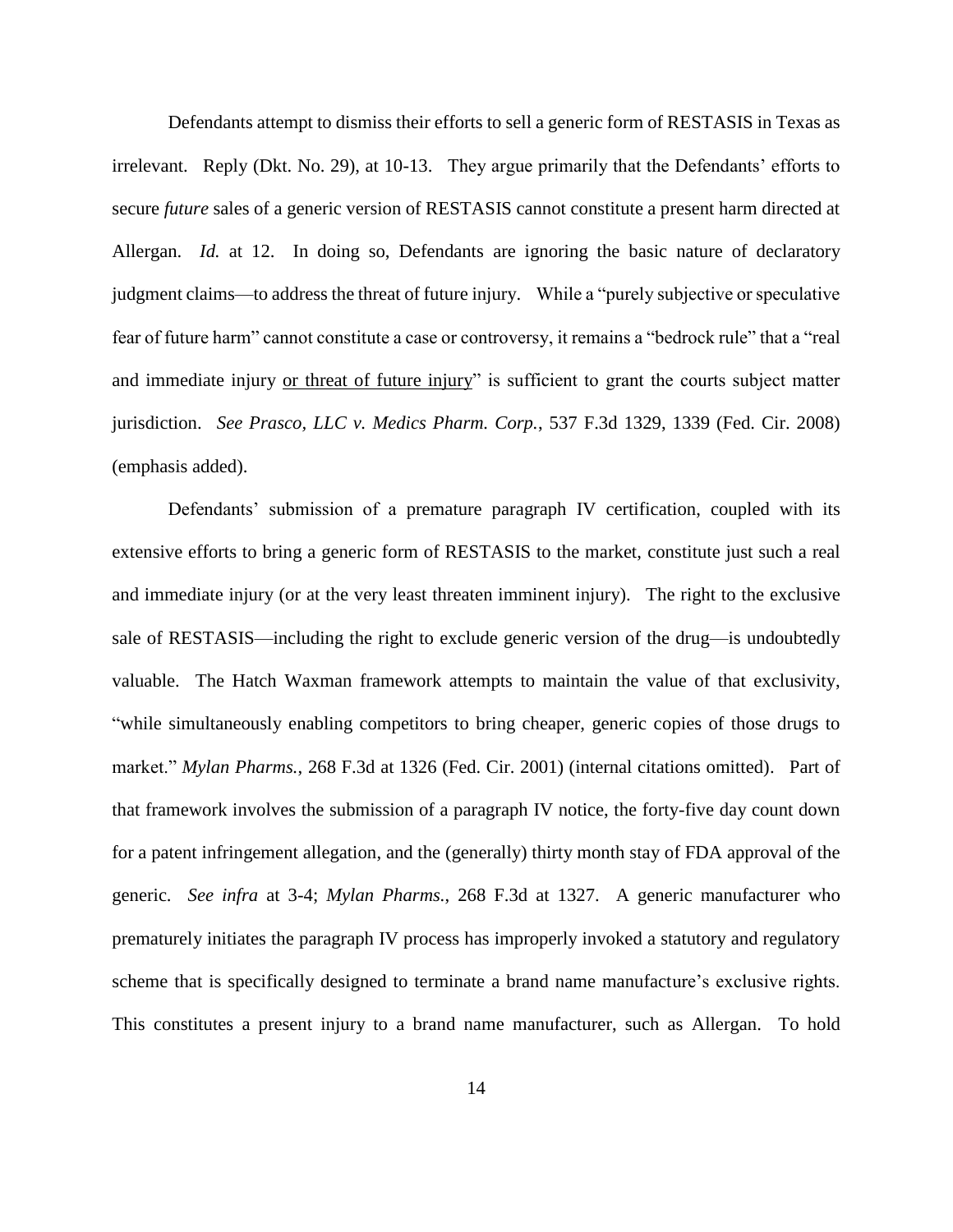otherwise would deprive a plaintiff such as Allergan of any remedy against a generic competitor attempting to effectively "jump-start" the paragraph IV and  $\S 271(e)(2)$  process.

#### **2. It is reasonable and fair to exercise jurisdiction over Defendants in Texas.**

Defendants do not squarely challenge the "fairness" of the exercise of specific personal jurisdiction in Texas. With respect to this factor, "the burden of proof is on the defendant, which must 'present a compelling case that the presence of some other considerations would render jurisdiction unreasonable.'" *Breckenridge*, 444 F.3d at 1363. (quoting *Burger King*, 471 U.S. at 477).

As set out above, Defendants have engaged in significant efforts to sell generic drugs in Texas—including a generic form of RESTASIS. This conduct threatens severe harm to Allergan, who has an established and substantial presence in Texas. The harm to Allergan is inextricably linked to Defendants' substantial ties to this forum. Defendants have not carried their burden.

#### **D. The Court need not decide the issue of general personal jurisdiction**

As discussed above, the Court is persuaded that the exercise of specific personal jurisdiction is appropriate in this case. Accordingly, the Court need not reach the question of general personal jurisdiction.

### **E. The Court need not reach Defendants' motion to dismiss Allergan's patent infringement claims.**

As discussed in detail below, the Court is persuaded that there is no ripe case or controversy with respect to Allergan's patent infringement claims. Accordingly, the Court will dismiss such claims without prejudice and need not reach the issue of personal jurisdiction at this time.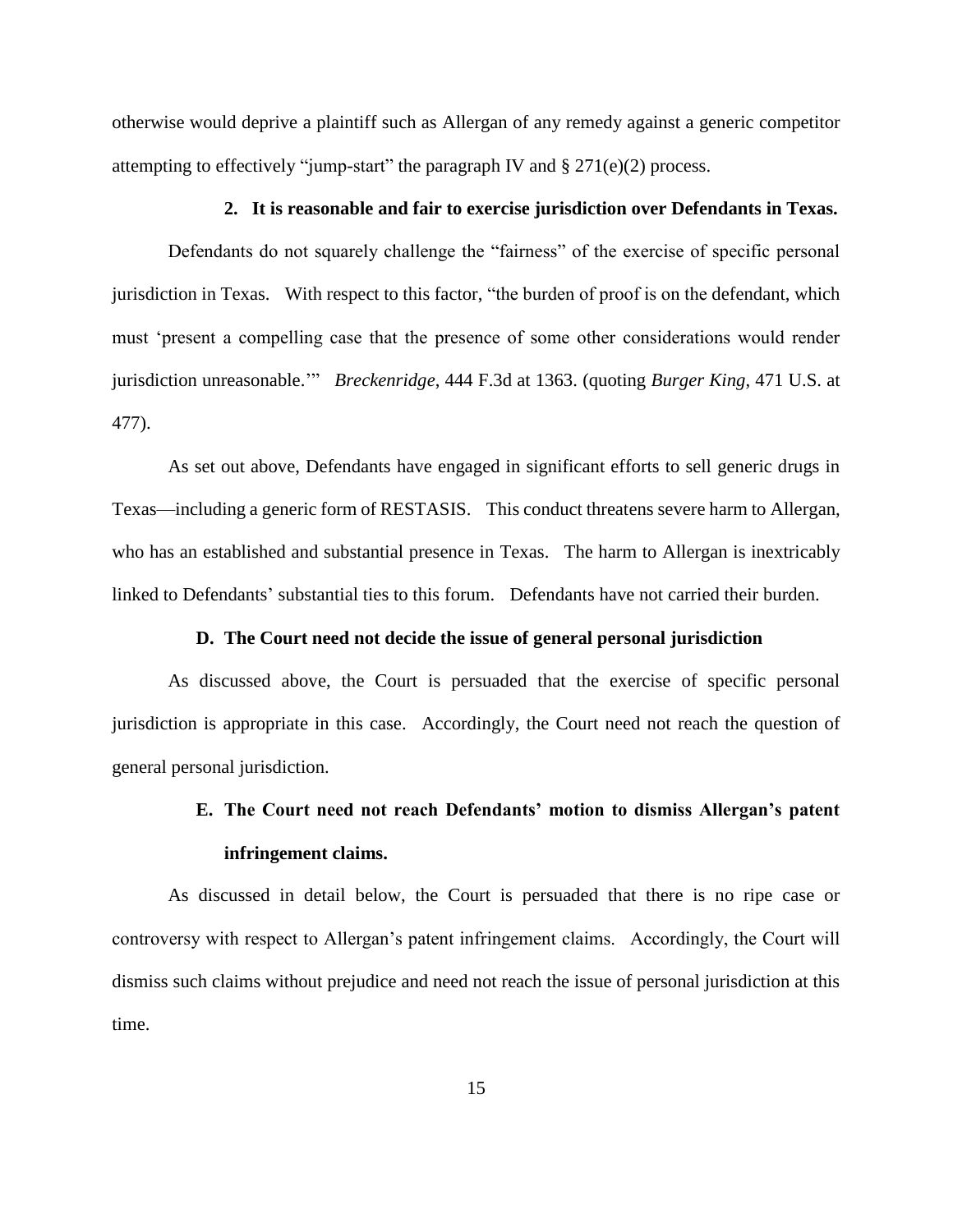#### **III. ALLERGAN'S MOTIONS FOR SUMMARY JUDGMENT**

Having determined that Defendants' are subject to specific personal jurisdiction in this District, at least with respect to Allergan's declaratory judgment claims, the Court now turns to the merits of Allergan's motions for summary judgment / motions to dismiss.

#### **A. Applicable Law**

Fed. R. Civ. P. 56(a) provides that the Court, "shall grant summary judgment if the movant shows that there is no genuine dispute as to any material fact and the movant is entitled to judgment as a matter of law." The movant may introduce evidence affirmatively supporting its position, and is entitled to summary judgment if "the pleadings, depositions, answers to interrogatories, and admissions on file, together with the affidavits, if any, show that there is no genuine issue as to any material fact." *Epps v. NCNB Nat'l Bank*, 838 F. Supp. 296, 298-99 (N.D. Tex. 1993), affd., 7 F.3d 44 (5th Cir. 1993). "Summary judgment reinforces the purpose of the Rules, to achieve the just, speedy, and inexpensive determination of actions, and, when appropriate, affords a merciful end to litigation that would otherwise be lengthy and expensive." *Fontenot v. Upjohn Co.*, 780 F.2d 1190, 1197 (5th Cir. 1986) (footnote omitted).

#### **B. Analysis**

In their motions for summary judgment, Allergan contends that there are no live disputes of material fact in this case. Specifically, Allergan argues that:

- (1) Defendants' submitted an ANDA for RESTASIS in November 2011;
- (2) the FDA responded in August 2013, and refused to receive Defendants' ANDA;
- (3) Defendants' ANDA and paragraph IV notices are therefore deficient as a matter of law, and insufficient to trigger either: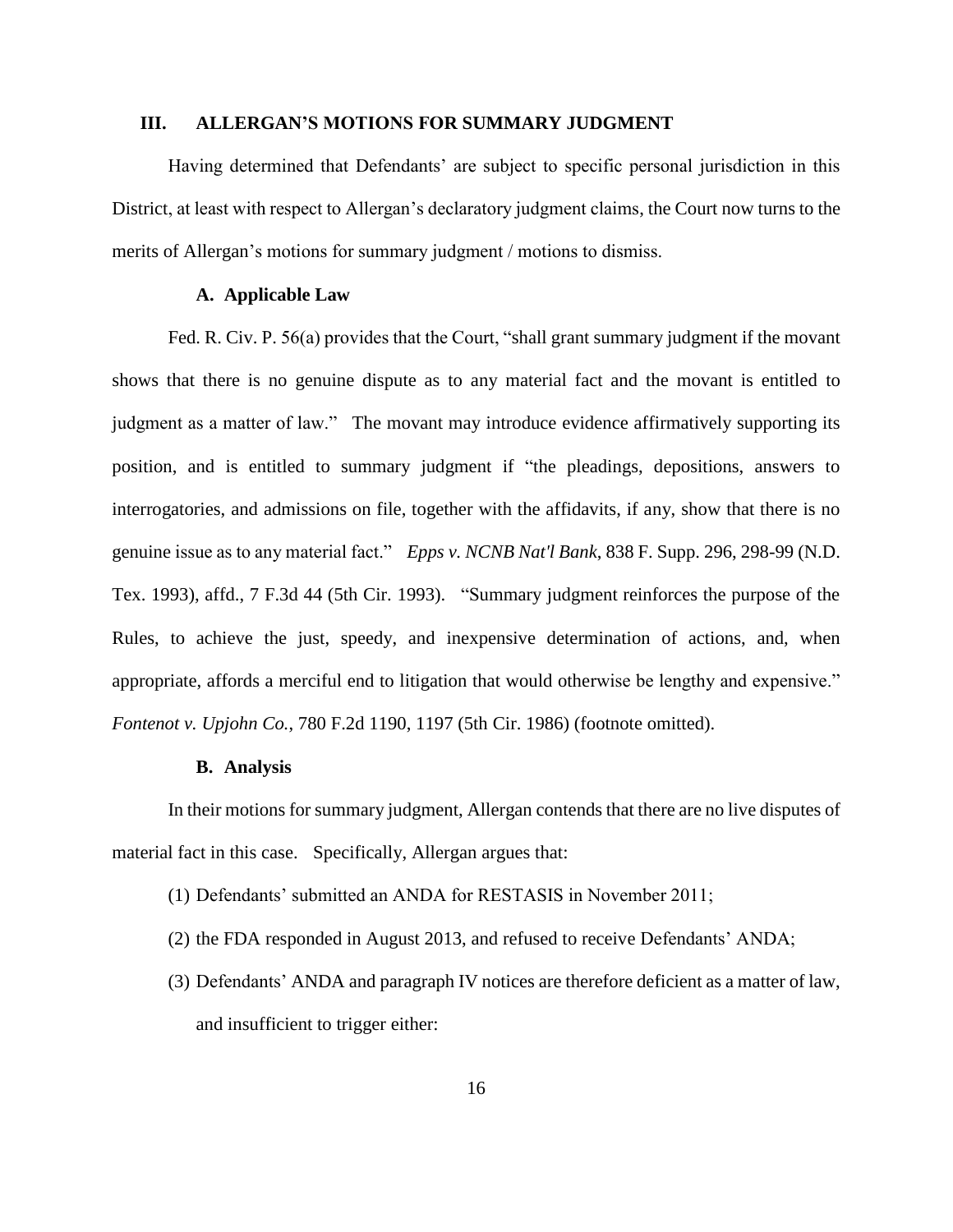a. the procedural framework set out in 21 U.S.C.  $\S 355(j)(5)(B)(iii)$ ; or

b. a claim for patent infringement under 35 U.S.C. § 271(e)(2).

Dkt. No. 35. Despite their initial statements, Defendants do not, and cannot, now dispute that the FDA has not officially "**received**" Defendants' ANDA. *See, e.g.,* Dkt. No. 72 at 10-11. Instead, Defendants assert that Allergan is not entitled to relief from this Court. Dkt. No. 56 at 13-20. Accordingly, the ultimate question is: Does this Court have the authority to decide the legal effect of Defendants' ANDA filings and paragraph IV notices?

Having reviewed the parties briefing, the controlling law, and the *particular* facts of this case, the Court is persuaded that it has authority to—and should—grant part of the relief Allergan is seeking. Specifically, the Court is persuaded that Defendants' ANDA filings are insufficient to trigger infringement under  $\S 271(e)(2)$ . However, to the extent Allergan's declaratory judgment claims seek to enforce the substantive requirements of 21 U.S.C. § 355(j)(5)(B)(iii), or to impose some kind of injunction that would bind the FDA, the Court agrees with Defendants that such a request is beyond the scope of the Court's authority.

## **1. Defendants' incomplete ANDA cannot trigger infringement under 35 U.S.C. § 271(e)(2).**

Allergan argues that Defendants' ANDA filings are insufficient to trigger infringement under 35 U.S.C § 271(e)(2). Having reviewed the parties' arguments and the particular facts in the record, the Court agrees.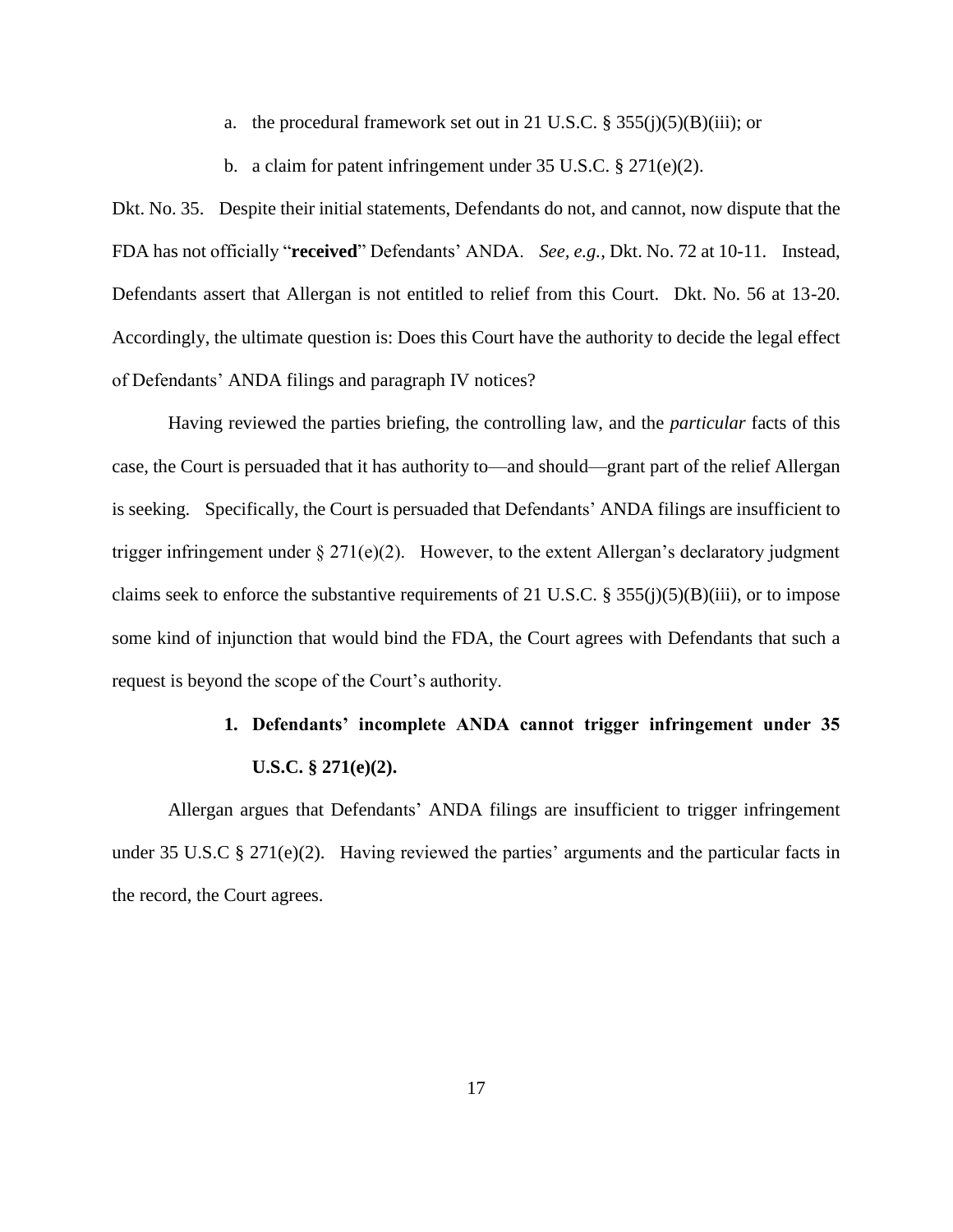# **a. The Court expressly finds that the FDA has not received Defendants' ANDA.**

As an initial matter, Allergan's arguments rest on a specific factual allegation: that the

FDA has not "received" Defendants' ANDA. In support of that proposition, Allergan has offered

into evidence the FDA's official response to the ANDA at issue (No. 203463). Dkt. No. 14-1. In

that document, dated August 30, 2013, the FDA states:

We have given your application a preliminary review, and **we find that it is not sufficiently complete to merit a critical technical review.**

**We are refusing to receive this ANDA** under 21 CFR  $314.101(d)(3)$  for the following reasons:

Dkt. No. 14-1 (emphasis added). The agency then requested six categories of additional

information it required from Defendants, and added:

Thus, **your application will not be received as an abbreviated new drug application within the meaning of Section 505(j) of the Act**. If you choose to respond to this letter to correct the deficiencies, the response will be considered a new original ANDA.

*Id.* (bold emphasis added; underline in original).

Despite such unequivocal statements from the FDA, Defendants nevertheless sent letters to

Allergan stating that:

Pursuant to 21 U.S.C. § 355G $(2)(B)(iv)(I)$  and 21 C.F.R. § 314.95(c)(1), we advise you that **FDA has received an Abbreviated New Drug Application ("ANDA")**  from Watson for Cyclosporine Ophthalmic Emulsion, 0.05%.

Dkt. 1-6 (emphasis added). Allergan contends that such statements motivated this entire case.

Dkt. No. 60 at 1. Defendants, on the other hand, have refused to squarely address the issue. At

certain times, Defendants acknowledge that the FDA has not received their ANDA: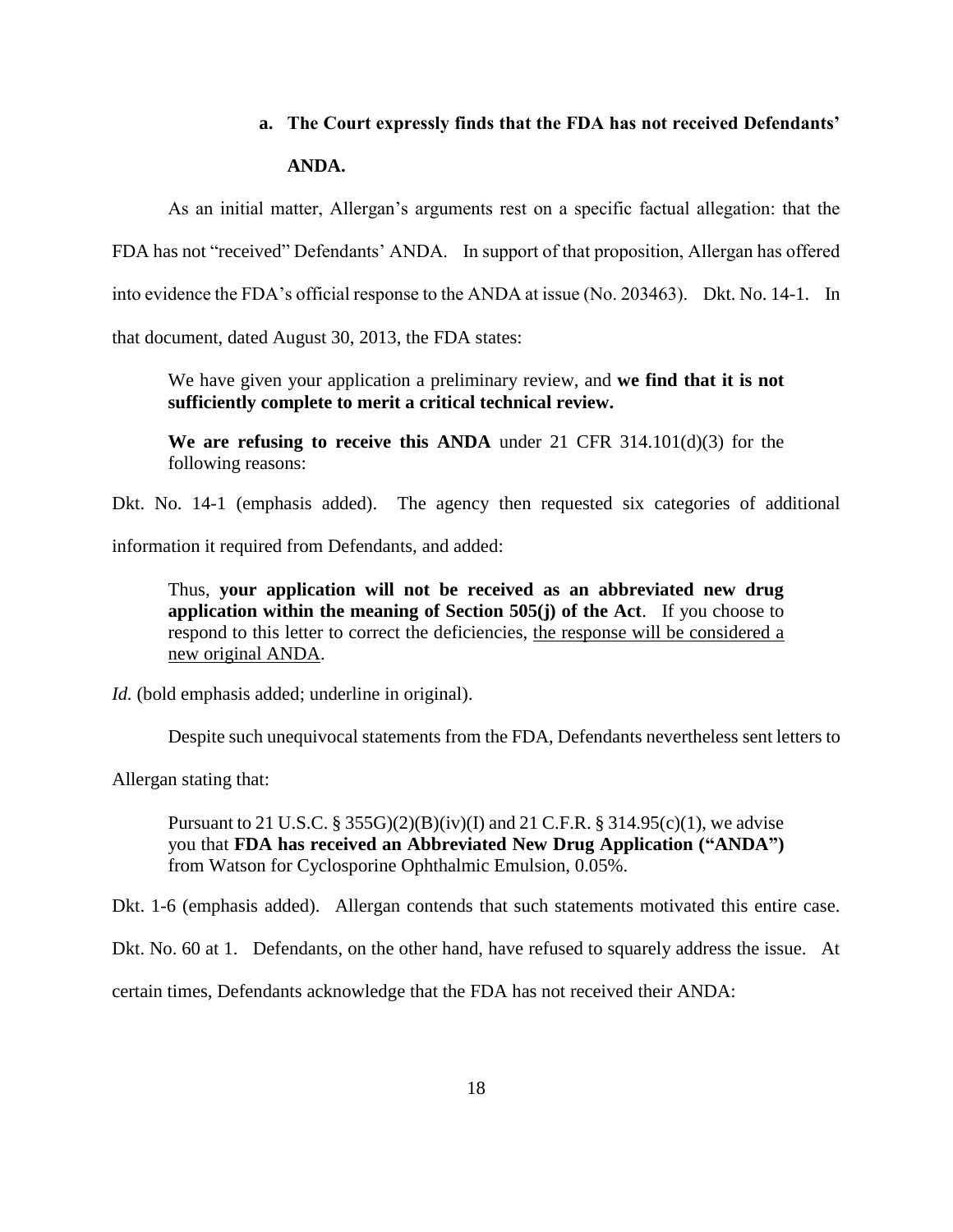- In a January 22, 2014 press release, defendant Actavis PLC admitted that "[the] FDA notified Actavis' subsidiary [defendant Watson Laboratories, Inc.] that it had refused to receive the ANDA for filing." Dkt. No. 1-7.
- In their briefing, Defendants further admit that they submitted additional data to the  $\bullet$ agency because "[the] FDA had not yet accepted [Defendants'] ANDA for filing." Dkt. No. 56 at 11.
- Further, at the hearing conducted on November 21, 2014, Defendants' counsel stated that "[w]e accept the fact that FDA has not received our ANDA for filing . . . and has not to this date done that." Dkt. No. 94 at 10.

However, at other times Defendants side-step the issue. For example:

- Defendants deny Allergan's allegations that it made false statements in its notice letters, arguing that Defendants were "up front with Allergan and even disclosed their correspondence with FDA to show the status of the application." Dkt. No. 72 at 11.
- Defendants deny the clear and unambiguous meaning of the FDA's statements, "[w]e are refusing to receive this ANDA under 21 CFR  $314.101(d)(3)$ ," and "your application will not be received as an abbreviated new drug application within the meaning of Section 505(j) of the Act [codified, in part, at 21 U.S.C. § 355]." Dkt. No. 14-1.
- Defendants then deny that its notice letters, which unequivocally state that "FDA has  $\bullet$ received an Abbreviated New Drug Application," contain any false statements or are inconsistent with the FDA's stated position. Dkt. No. 56-1. ("Watson did not make any false statements to the FDA or to Allergan").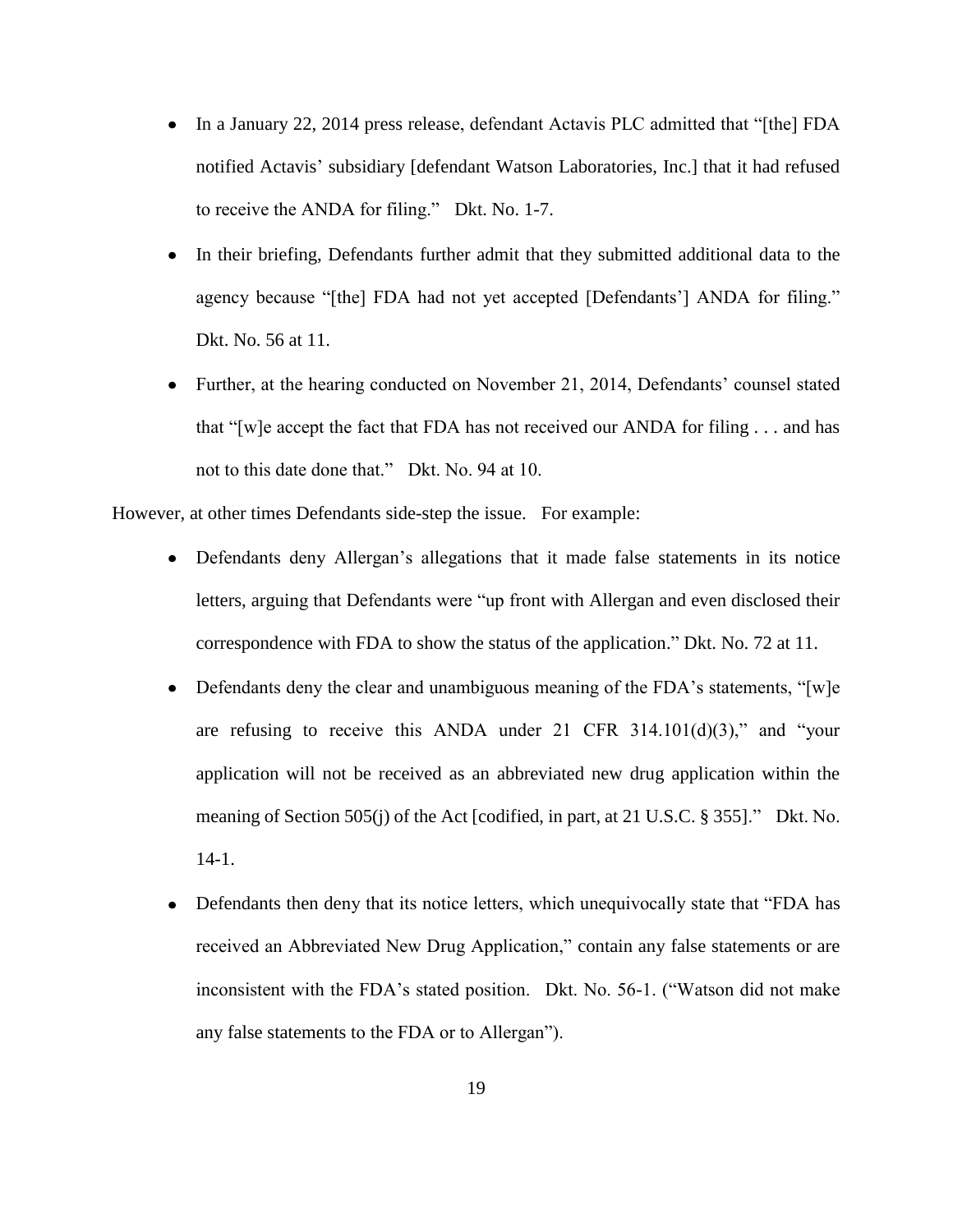Defendants further deny Allergan's allegation that its notice letters are inconsistent with its own press release. Dkt. No. 56-1 at 2 ("[D] efendants dispute that there was any inconsistency between Watson's paragraph IV notice and its parent's press release.").

The record is clear. The FDA has expressly refused to accept Defendants' ANDA. The Court takes notice of that fact, and in order to resolve any lingering uncertainty, expressly finds that the FDA has not received Defendants' ANDA. While Defendants may sincerely disagree<sup>4</sup> with the FDA, such disagreement does not alter the fact that the FDA has made its decision.<sup>5</sup> The Court is deeply troubled by Defendants', and their counsels', refusal to squarely acknowledge the facts regarding the status of Defendants' ANDA. The Court comes away from Defendants' briefing and oral arguments convinced that Defendants' have engaged in an effort to blur and obscure these facts, when they are quite clear—all for their own defensive purposes. Such conduct reflects poorly on both Defendants and their counsel.

# **b. Defendants' ANDA filings are insufficient to trigger infringement under 35 U.S.C. § 271(e)(2).**

Having established that the FDA has refused to accept Defendants' ANDA, the Court must decide what, if any, effect that fact has on Allergan's claims. Defendants assert that it is completely irrelevant; that the mere transmission of an ANDA to the FDA is sufficient to trigger infringement under 35 U.S.C. § 271(e)(2); and, that the Court is barred from conducting any

 $\overline{a}$ 

<sup>4</sup> *See* Dkt. No. 1-7 ("Actavis disagrees with FDA's refusal to receive its ANDA for filing"); *see also* Dkt. No. 56 at 11, Dkt. No. 56-1 at 2.

 $<sup>5</sup>$  The Court need not, and will not, opine as to whether or not Defendants' ANDA complied with the relevant statutes</sup> and regulations such that it should have been received by the FDA. As defendants' point out, substantial compliance with the Hatch Waxman statutes is not an issue to be decided in a patent case. Still, the Court has reviewed the evidence in the record—including the findings by the FDA—and is confident that the agency has given Defendants' application full and measured consideration.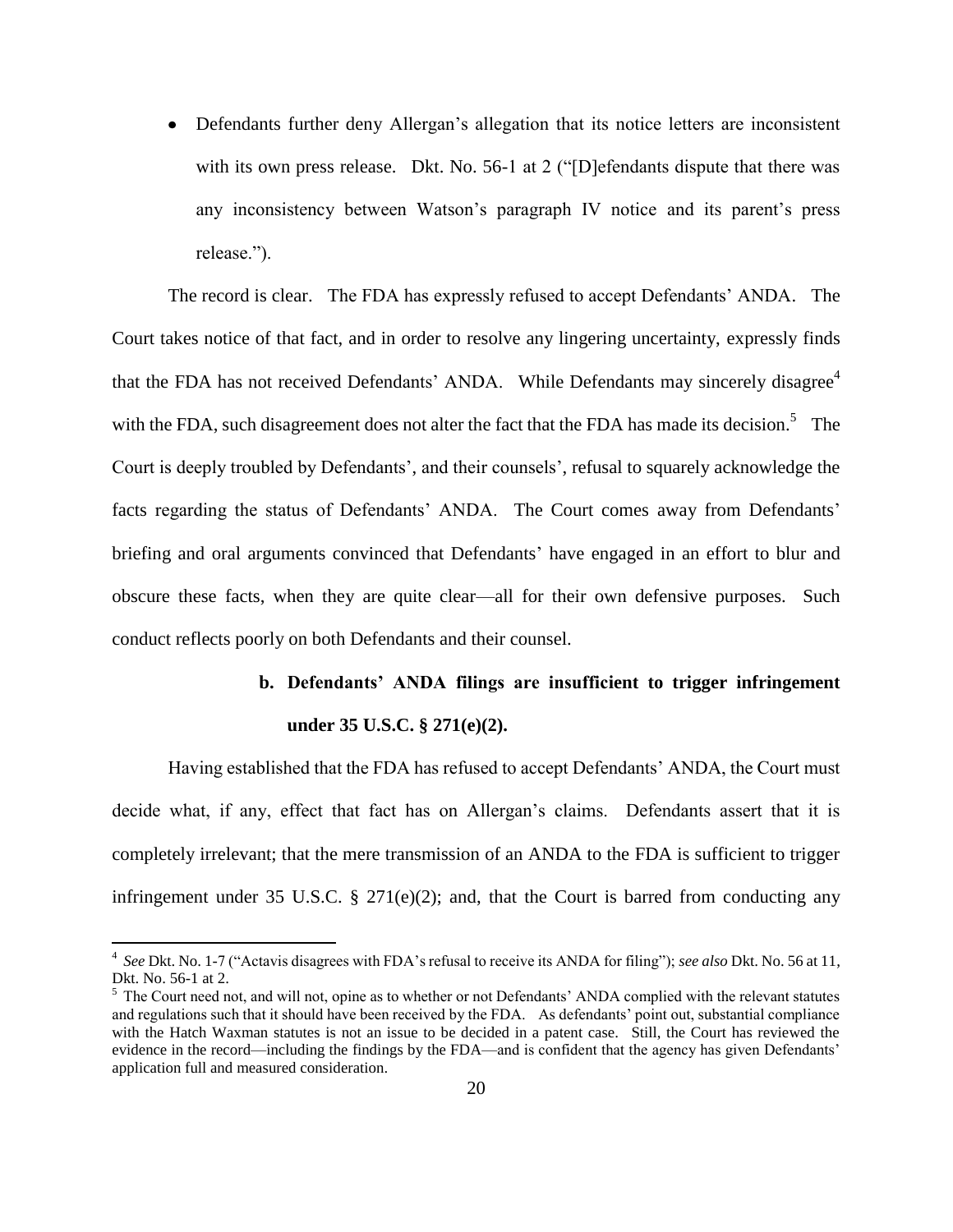inquiry into the sufficiency of the purported ANDA. *See* Dkt. No. 94 at 10-26. Allergan disagrees, and argues that an ANDA cannot trigger infringement under 35 U.S.C. § 271(e)(2) unless and until it is received by the FDA.

The Court is not aware of any controlling cases that specifically address whether receipt of an ANDA by the FDA is required to trigger 35 U.S.C. § 271(e)(2). However, in *SB Phamco P.R., Inc. v. Mut. Pharm. Co.*, the Eastern District of Pennsylvania confronted nearly identical issues to those currently before this Court. 552 F. Supp. 2d 500 (E.D. Pa. April 28, 2008). In both *SB Phamco* and this case:

- the defendants submitted an ANDA, followed by an "amendment" to said ANDA;  $\bullet$
- concurrently with (*SB Phamco*) or shortly after (this case) said amendment, the defendants sent the plaintiff a paragraph IV notice letter;
- the FDA refused to receive said ANDA (this case) or had not received the ANDA at the time that the paragraph IV notice was sent (*SB Phamco*); and
- the plaintiffs filed a complaint seeking declaratory judgment that the paragraph IV notices were deficient, or in the alternative seeking relief under 35 U.S.C. § 271(e)(2).

*Id.* at 504. After reviewing the Hatch Waxman framework, the Court in *SB Phamco* held that the defendants' paragraph IV notice was premature and improper under 21 U.S.C. § 355(j)(2)(B)(ii)(I) and 21 C.F.R. § 314.95(b). That Court further held that "the term 'submit' in § 271(e)(2) clearly means that an ANDA has been received, not merely delivered." 552 F. Supp. 2d at 511. This Court agrees.

To hold otherwise would invite generic manufacturers to submit incomplete or otherwise deficient applications, in order to secure their position as the first-filed generic. They could then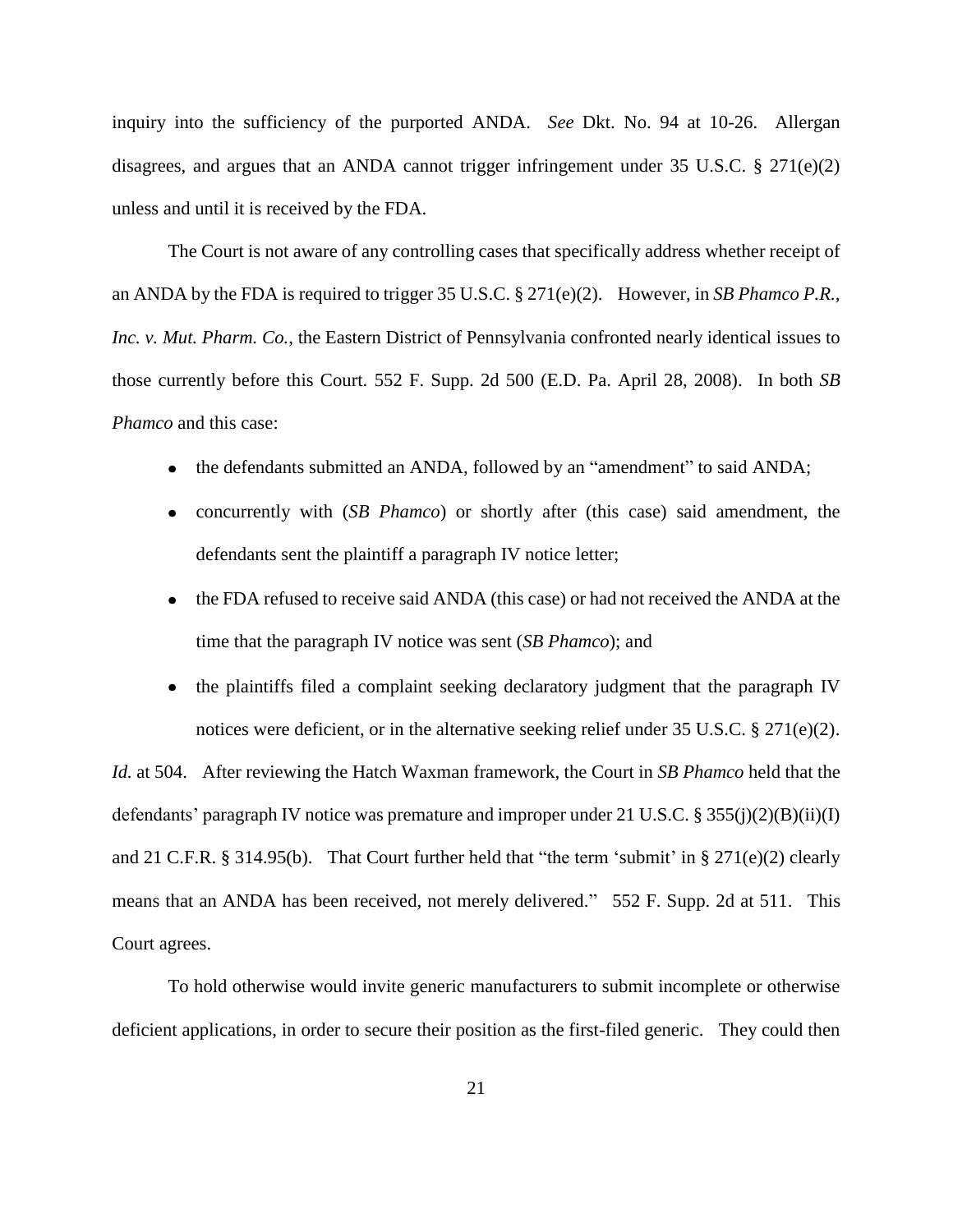attempt to remedy any deficiencies through an amendment to their premature application, while claiming priority to the original application for purposes of securing exclusive access to the market and other benefits.

Defendants do not shirk this possibility. In fact, they argue that this strategy is not only permitted, but is compelled by the statute governing the amendment of an ANDA and the service of paragraph IV certifications. Defendants rely on 21 U.S.C.  $\frac{8}{3}$  355(j)(2)(B)(ii)(II) which provides two periods when the generic may provide paragraph IV notice:

(I) if the certification is in the application, not later than 20 days after the date of the postmark on the notice with which the Secretary informs the applicant that the application has been filed; or

(II) **if the certification is in an amendment or supplement to the application, at the time at which the applicant submits the amendment or supplement, regardless of whether the applicant has already given notice with respect to another such certification** contained in the application or in an amendment or supplement to the application.

(emphasis added). Defendants argue that these provisions establish that acceptance by the FDA

is irrelevant to their compliance with 35 U.S.C.  $\S 271(e)(2)$ :

Thus, if the certification is in the original ANDA, subsection I requires that the notice letter be sent after the ANDA "has been filed," i.e., after the FDA has accepted it for filing. **Subsection II, however, requires that if the Paragraph IV certification is made by amendment, the notice must be sent "at the time at which the applicant submits the amendment," regardless of whether the FDA has accepted the ANDA.**

Dkt. No. 56 at 16 (emphasis added). In other words, Defendants argue that an original ANDA must be accepted by the FDA before paragraph IV notices may be sent, potentially triggering litigation under § 271(e)(2); **but** acceptance by the FDA is irrelevant to the triggering of § 271(e)(2) if an ANDA is amended. The Court disagrees. Defendants' reading of the statute is at best strained, if not actually contorted.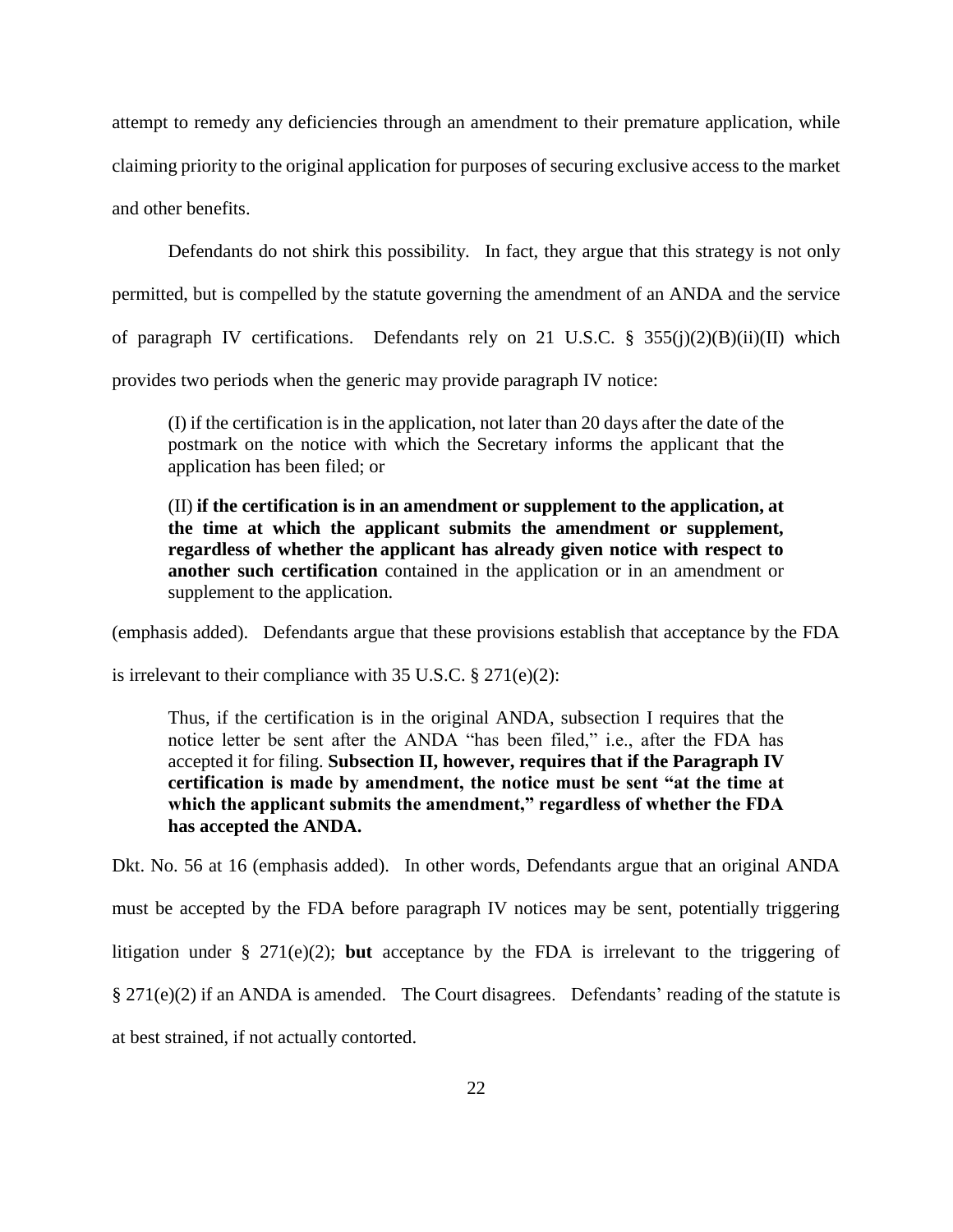35 U.S.C. § 217(e)(2) makes it an act of infringement to:

submit . . . an application under section 505(j) of the Federal Food, Drug, and Cosmetic Act [21 USCS § 355(j)] or described in section 505(b)(2) of such Act [21 USCS  $\S 355(b)(2)$  for a drug claimed in a patent or the use of which is claimed in a patent.

This provision protects the property rights of name brand drug manufactures, and stands as a counterbalance to the expedited approval process and "safe harbor" provisions that dramatically decrease the cost of bringing a generic drug to market. *See Medtronic*, 496 U.S. at 676-77 ("These abbreviated drug-application provisions incorporated an important new mechanism designed to guard against infringement of patents relating to pioneer drugs."). In this context, Defendants' argument is clearly flawed. It would essentially eviscerate "the cardinal rule that a statute is to be read as a whole, . . . since the meaning of statutory language, plain or not, depends on context," *King v. St. Vincent's Hosp.*, 502 U.S. 215, 221 (1991). Moreover, the FDA has expressly rejected this interpretation of the relevant statutes in the past:

FDA has not interpreted this to require or permit applicants who amend their applications before receipt of an acknowledgement letter to provide notice before learning whether their application has been determined to be sufficiently complete to be received. Rather, this provision applies only to amendments made after an ANDA has been received."

Dkt. No. 60-1 at 2. Reading the statute as a whole, the Court finds the FDA's interpretation to be persuasive; 21 U.S.C. § 355(j)(2)(B)(ii)(II) clearly permits that the notice be sent concurrently with the amendment only if the amendment is submitted for an ANDA that has already been received for filing by the FDA.

Accordingly, the Court is persuaded that "submission" of an ANDA under 35 U.S.C. §  $271(e)(2)$  requires said ANDA to be received by the FDA. Mere transmission of an application cannot satisfy the statutory requirements for infringement. Were transmission alone the test, such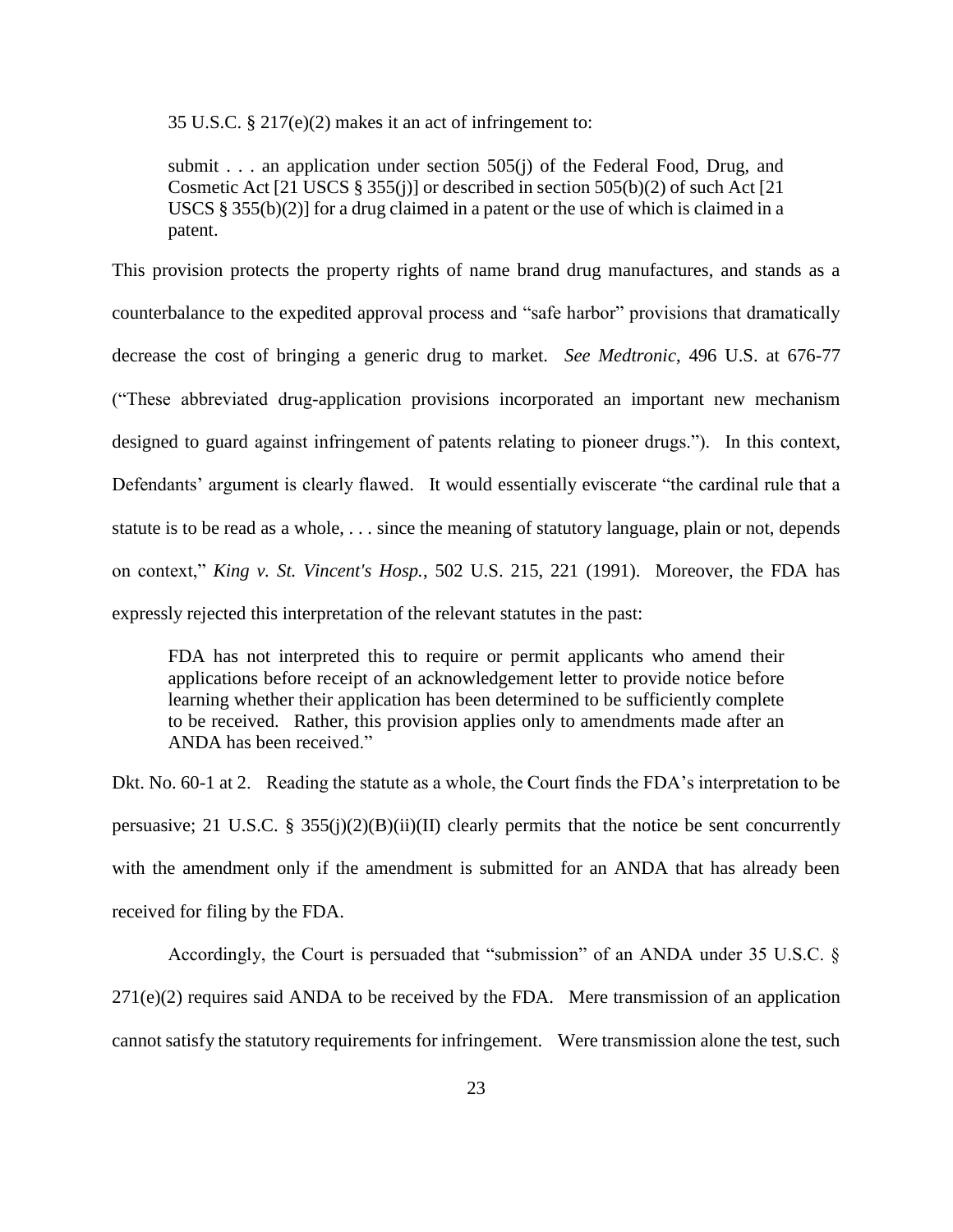a result would unavoidably promote a flood of "hit and run" filings in which glaring deficiencies would be no impediment to gaining the benefits properly reserved for those applicants who now survive the FDA's careful review and obtain its certification as "received." As the Eastern District of Pennsylvania concluded, "[i]t would be illogical for the statutory provisions and federal regulations to carefully construct a safeguard against incomplete ANDAs, only to allow those same potentially insufficient applications to constitute the act of infringement that triggers litigation." *SB Phamco*, 552 F. Supp. 2d at 511. Accordingly, because the FDA has not received Defendants' ANDA, the Court is persuaded that Defendants' ANDA cannot trigger infringement under 35 U.S.C.  $\S 271(e)(2)$ , as a matter of law.

## **2. The Court declines to determine the proper application of the "count-down" or stay provisions of 21 U.S.C. § 355(j)(5)(B)(iii).**

In addition to a declaration that Defendants' ANDA filings cannot trigger infringement under 35 U.S.C. § 271(e)(2), Allergan also seeks a declaration from the Court that:

- (1) Defendants' paragraph IV notices do not start the 45-day countdown in which to file a patent infringement action pursuant to 21 U.S.C.  $\S 355(j)(5)(B)(iii)$ ; and
- (2) No 30-month stay of Defendants' ANDA pursuant to 21 U.S.C.  $\S$  355(j)(5)(B)(iii) will begin until Defendants send a valid paragraph IV notice to Allergan following FDA receipt of the ANDA for substantive review.

*See* Dkt. No. 1 at  $\P$  99; Dkt. No. 35 at 20. Defendants respond, arguing that "§ 355(j)(2)(B) cannot be enforced by a private party in a patent infringement action, but must be enforced, if at all, only in the context of an action under the Administrative Procedure Act ("APA"), 5 U.S.C. §§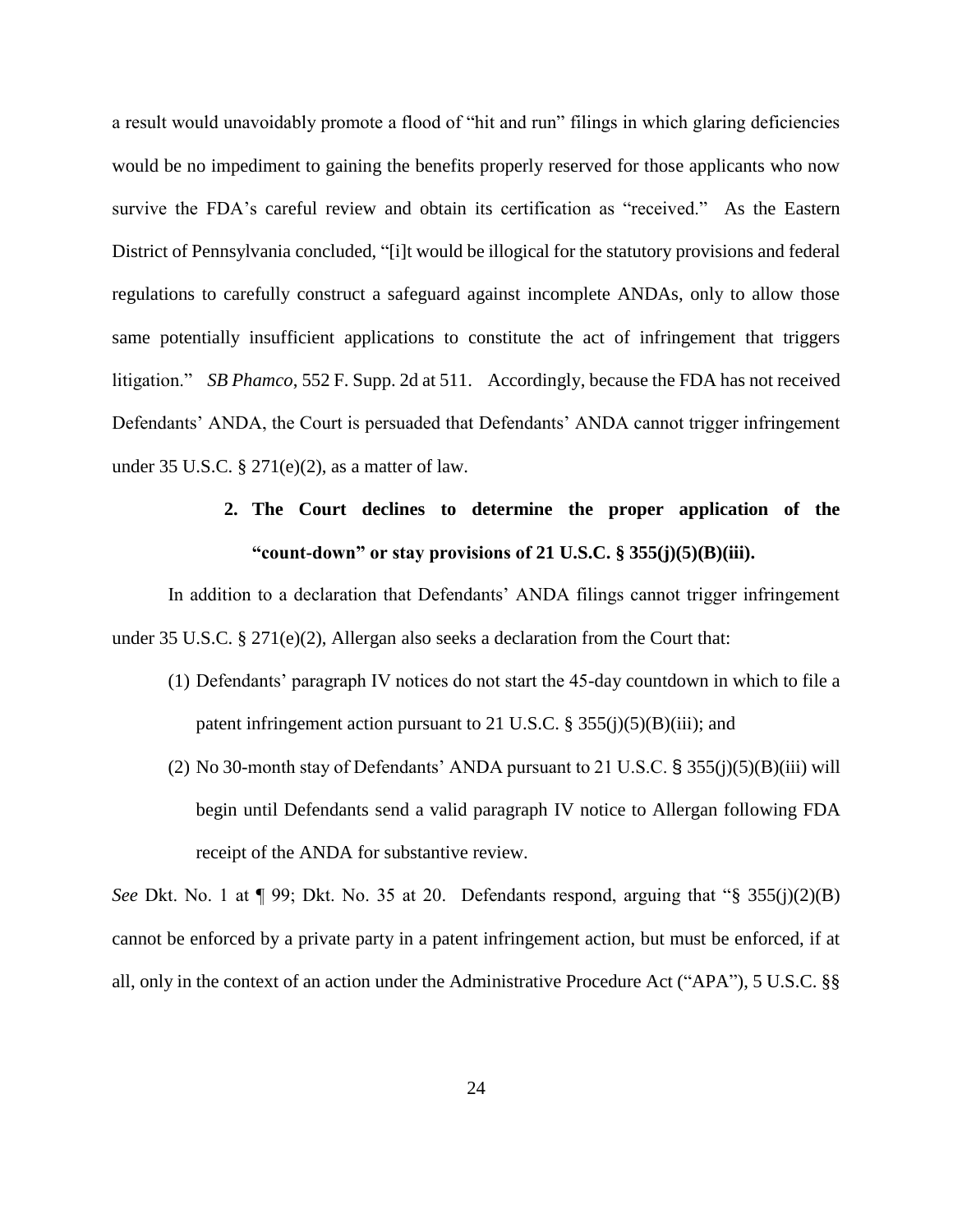702-706." *Minnesota Mfg. and Mining v. Barr Labs.*, 289 F.3d 775, 777 (Fed. Cir. 2001) ("*Barr*").

*Barr* dealt with a substantive challenge to a generic manufacturer's paragraph IV notice under §  $355(j)(2)(B)$ . There, the plaintiff (3M) received paragraph IV notices from two separate generic manufactures. 289 F.3d at 778-79. 3M then filed suit against the first such manufacturer (Alphapharm) on January 4, 1999, triggering a stay of Alphapharm's ANDA until thirty months after the date 3M received Alphapharm's paragraph IV notice, or the termination of the infringement suit in favor of Alphapharm, whichever was earlier. *Id.* at 778 (citing 21 U.S.C. §  $355(j)(5)(B)(iii)$ ). Thereafter, a second generic manufacturer (Barr) filed an ANDA and sent a paragraph IV notice to 3M. *Id.* As the second-filer, Barr was subject to both the thirty-month stay under 21 U.S.C. § 355(j)(5)(B)(iii)—which would protect 3M—and also to a 180-day stay pursuant to  $\S 355(j)(5)(B)(iv)$ —which would protect the first-filing generic manufacturer (in that case, Alphapharm). *Id.*

Following receipt of Barr's paragraph IV notice, 3M filed a second lawsuit against Barr. *Id.* Alphapharm intervened in order to protect its potential 180-day exclusivity period. *Id.*  However, during discovery 3M became convinced that Barr did not, in fact, infringe its patent. *Id.* at 799. Accordingly, 3M sought to dismiss its case, without prejudice, alleging that Barr had "hoodwinked" it into filing a premature suit by providing substantively deficient paragraph IV notices. *Id.* The district court disagreed and dismissed 3M's claims against Barr, with prejudice. *Id.* Alphapharm and 3M appealed the district court's dismissal of 3M's claims *with prejudice*. They argued that Barr's paragraph IV notices were "ambiguous at best" and therefore failed to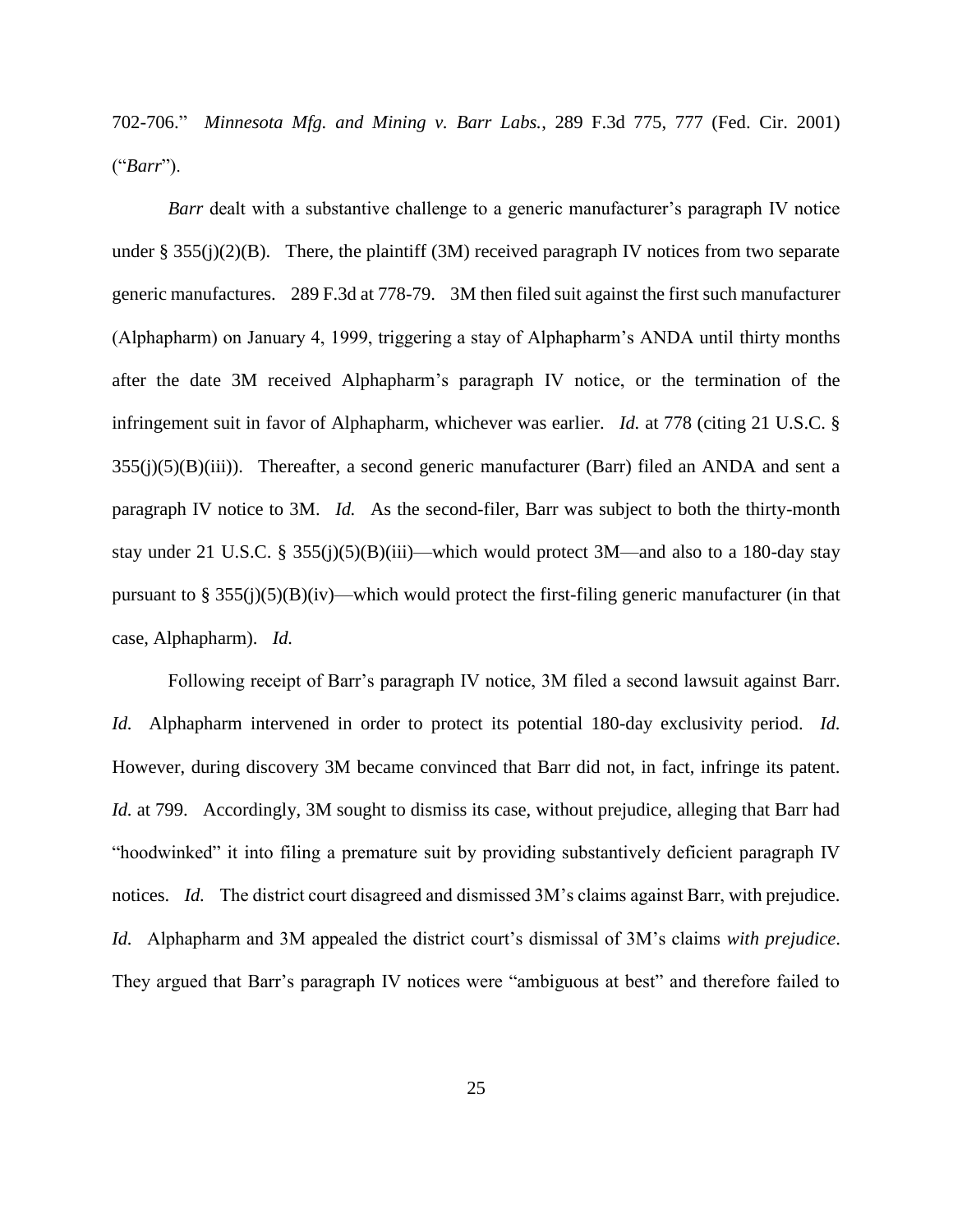provide the "detailed statement of the factual and legal basis of the applicant's opinion that the patent is not valid or will not be infringed" required by 21 U.S.C. § 355(j)(2)(B). *Id.* at 781-782.

The Federal Circuit rejected 3M and Alphapharm's arguments, concluding that:

we hold that we need not, indeed cannot, decide this question of compliance with the paragraph IV certification requirements. Under the Hatch-Waxman Amendments we cannot enforce the requirements of paragraph IV certifications in an infringement suit.

*Barr*, 289 F.3d at 782. The Federal Circuit clarified that there is no private right of action under the Hatch-Waxman Amendments to the Federal Food, Drug, and Cosmetic Act ("FFDCA"), and held that the district court erred in deciding the issue of compliance. *Id.* at 783. (citing *Mylan Pharms., Inc. v. Thompson*, 139 F. Supp. 2d 1 (D.D.C. 2001); *Andrx Pharmaceuticals, Inc. v. Biovail Corp.*, 276 F.3d 1368, (Fed. Cir. 2002)).

Allergan contends that *Barr* is inapposite because "the question here is not whether [Defendants'] paragraph IV notices were sufficiently detailed, but whether they could properly be sent at all." Dkt. No. 60 at 6. The Court is not persuaded that this distinction is sufficient to avoid the rule announced in *Barr*—at least with respect to Allergan's request for an order declaring that Defendants' paragraph IV notices would not trigger the 40-day countdown and/or the 30-month stay provided for in §  $355(j)(5)(B)(iii)$ . Such an order would go too far, effectively constituting a mandate that compells the FDA to take specific action with respect to Defendants' ANDA. "Such an order would also constitute improper judicial enforcement of the provisions of the Hatch-Waxman Amendments." *Barr*, 289 F.3d at 783, n.4.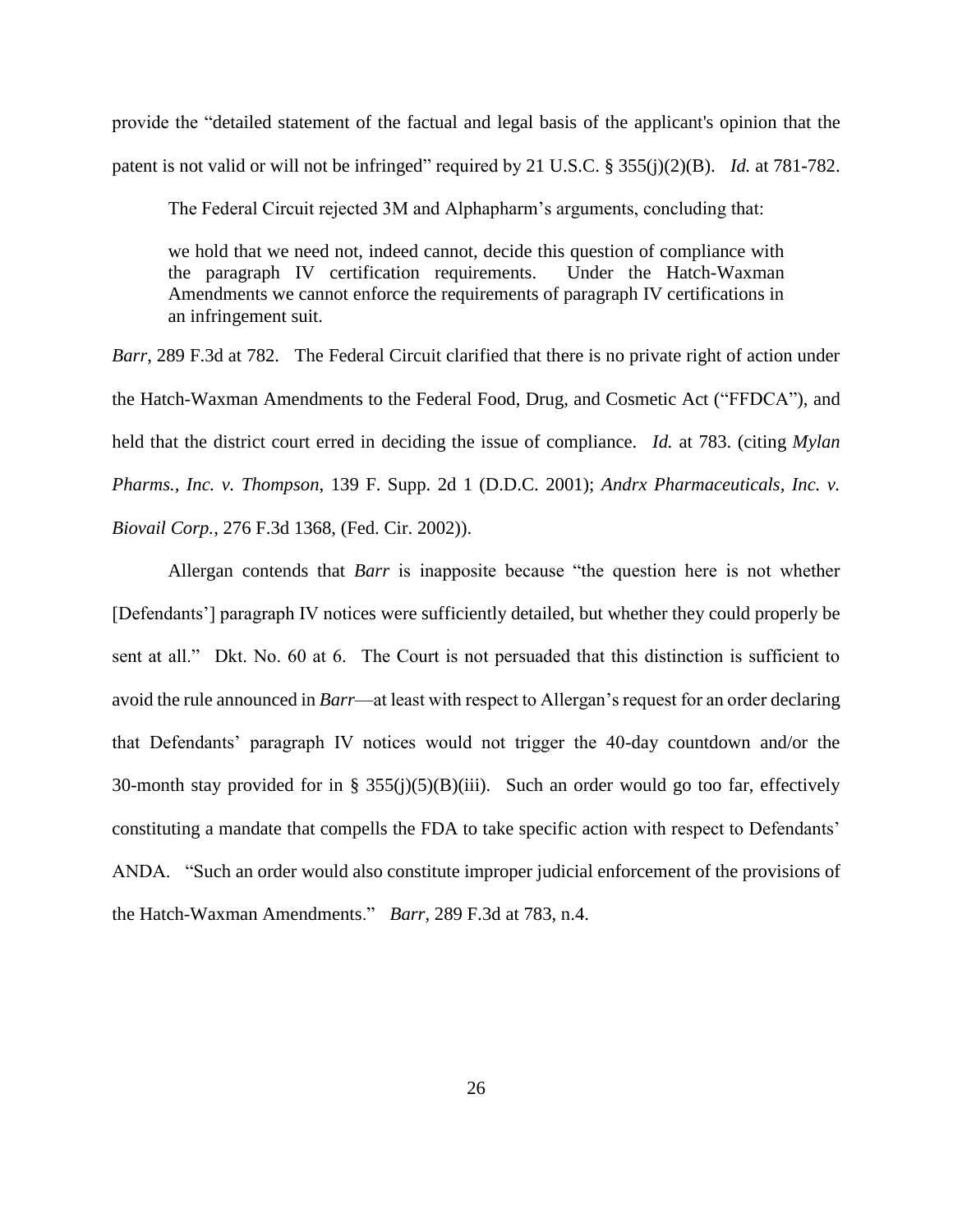### **3. The Court's order does not prejudice that parties' ability to seek additional relief in the future.**

The Court is aware that its grant of partial relief could result in a difficult predicament, should the FDA ultimately reverse its position and issue a stay dating from the original date of Defendants' ANDA submission. Nevertheless, the Court is bound by the Federal Circuit's pronouncement that, in most cases, questions of substantial compliance with the Hatch Waxman requirements must be adjudicated in administrative proceedings before the FDA, and reviewed by the Courts, if at all, under the APA. *See Barr*, 289 F.3d at 782. The Court has considerable faith in that agency's ability to apply and enforce the statutes and regulations governing the ANDA process. The FDA has already issued a definitive ruling in this case when it refused to accept Defendants' ANDA. Moreover, the FDA has refused in the past to reward generic manufacturers attempting to jump-start the stay provisions that protect name brand manufacturers. *See* Dkt. No. 60-1 at 2. The Court is satisfied that the FDA will continue to promptly evaluate the parties' claims and issue appropriate relief. However, nothing in this order should be read to prejudice the parties' ability to pursue whatever review they determine to be necessary and appropriate, including without limitation, an action under the APA.

#### **IV. ALLERGANS' MOTIONS TO DISMISS.**

 As discussed above, the Court finds that the mere transmission of documents purporting to be an "ANDA" is insufficient to trigger infringement under 35 U.S.C. § 271(e)(2). To the contrary, the statute requires that the FDA receive such an ANDA before a defendant can satisfy the statutorily-defined act of infringement. In this case, the FDA has unequivocally refused to receive Defendants' ANDA. Accordingly, there was no case or controversy under 35 U.S.C. §